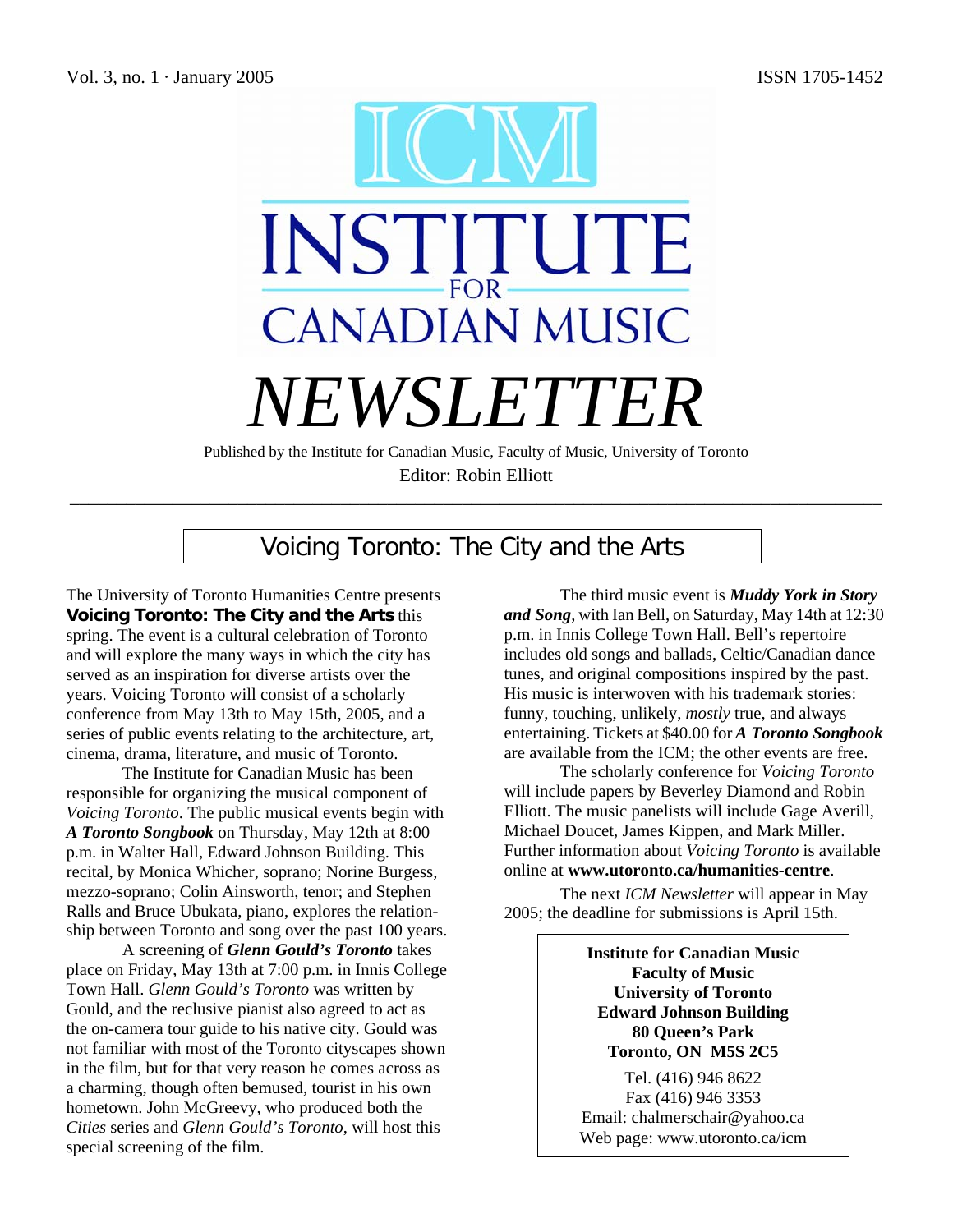# **The Writings of Luigi von Kunits in**  The Canadian Journal of Music

by Kathleen McMorrow

After Luigi von Kunits' death in 1931, Leo Smith, the cellist, historian, and then editor of the *Conservatory Quarterly Review,* wrote '... as a leader Dr. von Kunits won many victories in all the departments of musical art in which he laboured. His name should figure prominently when the history of Toronto's music comes to be written.'

Kunits' best-known labours were as the first conductor, from 1922, of the New (later Toronto) Symphony Orchestra. These have often been described, in the *Encyclopedia of Music in Canada,* and in the early pages of the TSO history by Richard S. Warren, *Begins with the Oboe*, for example. New editions of his string quartet and of his viola sonata have resuscitated at least a couple of his works as a composer from their half-life as manuscripts on 'dusty library shelves' in Ottawa. The recent death of his student Eugene Kash brought a reminder of his stilllingering influence as a teacher. And there are programs and reviews of his career as violin soloist and chamber musician preserved and indexed in the public libraries of Chicago, Pittsburgh and Toronto.

The final 'department of musical art in which he laboured,' one to which Smith called attention in 1931, but which has received least examination since, was critical writing. Most of this work appeared in *The Canadian Journal of Music (CJM),* 'a monthly magazine of musical life in the Dominion, and of musical news the world over,' which he published in Toronto, in 48 monthly, and 10 combined bi-monthly issues, from May 1914 to December 1919. Despite the claim of a circulation of 2,000 reported to the *Canadian Newspaper Directory* in 1919, only one complete set, held by the New York Public Library, is known to have survived. The *CJM* can now be read in its entirety only on microfilm.

The limited number of libraries possessing a film copy of the *CJM,* plus the difficulty in locating specific items within it, are problems common to earlier music journals. *Retrospective Index to Music Periodicals (RIPM)* is an international bibliographic project which over the last 15 years has created access to scores of European and American 19th- and early 20th-century titles, through 'highly-annotated calendars, extensive keyword-in-context/author indexes and introductory studies,' made available in published volumes, and on the internet, offering scholars a cumulating data bank of references to source documents approaching the half million mark.

The *CJM*, and several other Canadian titles, have recently been prepared for inclusion in this bibliographic treasure chest. Significant information has been extracted from news and reviews, in the form of names of composers, performers, teachers, venues, institutions, and of programs and repertoire, while historical, biographical, technical, descriptive or philosophical articles are summarized in a line or two, according to *RIPM* conventions.

Still, Smith's judgement of von Kunits' editorials as 'splendid' can be verified only by reading the full texts. What follows is a guided tour through some of these documents.

Von Kunits spent only 20 years, the last third of his life, in Canada. He was born in Vienna in 1870. In 1893, with a liberal university education and a few years experience as a professional musician behind him, he left for America to perform in an Austrian orchestra at the World's Fair, the Columbian Exposition in Chicago. His home town of Vienna was the western capital of a multi-national state, the still-functioning Habsburg empire. A compact intellectual elite, aristocratic, Catholic and aesthetic, was still in communication with a legalist and rationalist business and professional class, sharing and valuing their various branches of a historically-rooted high culture. An acquaintance between his father, a tailor, and Johannes Brahms, had led to the young violinist's attendance and participation in home and concert performances of the older composer's music.

The assaults on this tradition that have been called 'a kind of collective oedipal revolt<sup>'1</sup> were just about to be launched. By 1900 society and politics in Vienna were in crisis, and innovators in music, literature, philosophy, economics, art and architecture, and psychoanalysis – Freud, Arthur Schnitzler and Hugo von Hofmannsthal, Oskar Kokoschka and Gustav Klimt, Schoenberg and Schenker – were setting aside the 19th-century ideas and values of progress and continuity with the past. The city was caught up in a rapid transformation to modernism.

Von Kunits was by then in Pittsburgh, engaged as concertmaster, and as soloist in his own concerto, for the 1896-97 season of the Pittsburgh Orchestra, its second season. He formed a string quartet of the first desk players, which performed in

-

<sup>1</sup> Schorske, Carl E. *Fin-de-siècle Vienna: politics and culture.* New York: Vintage Books, 1981, p. xxvi.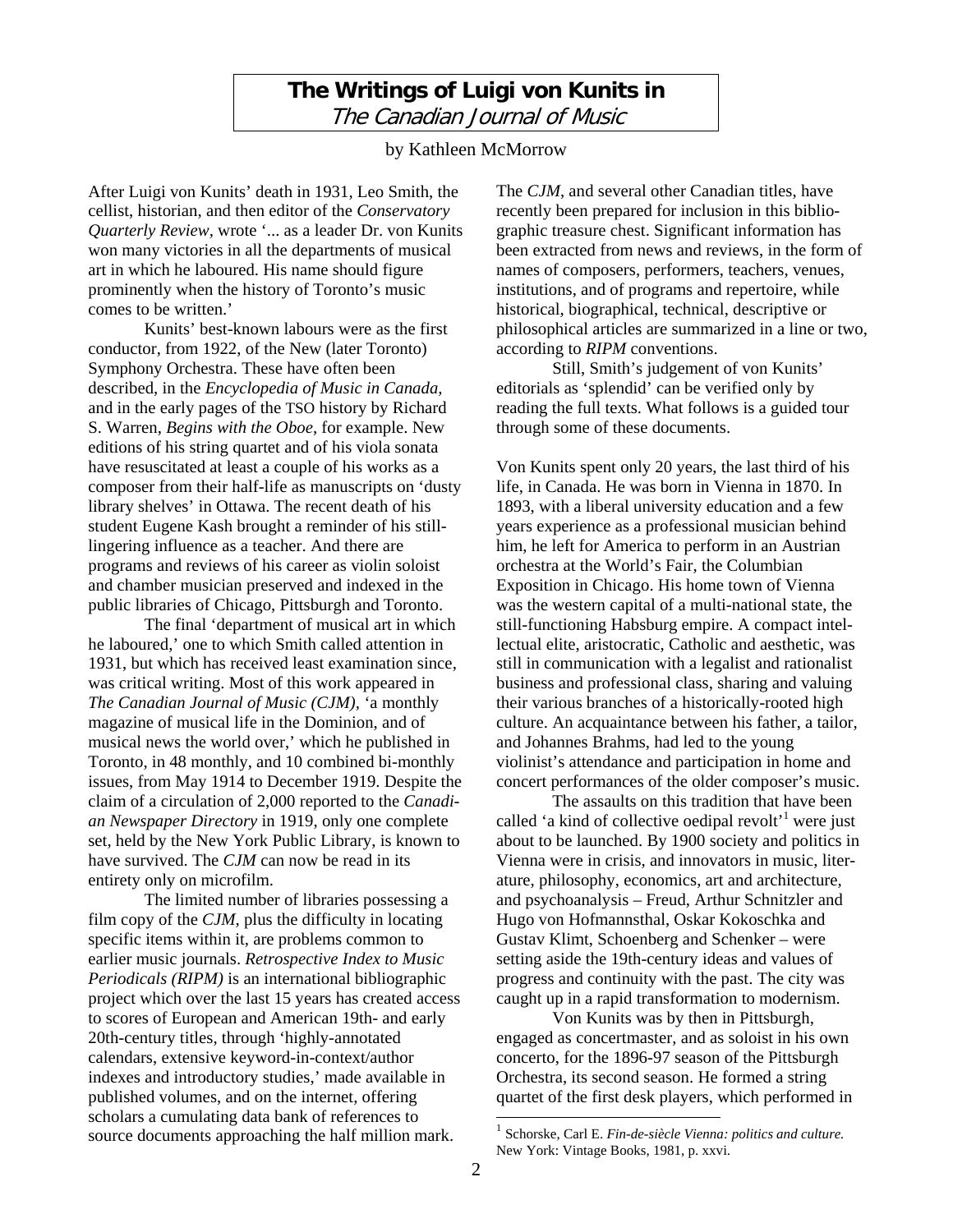public concerts and in the homes of the wealthy, and he signed on to head the violin department in the recently established Pittsburgh Conservatory. But the orchestra's conductor, Frederic Archer, did not renew his contract, citing the need for his 'exclusive services,' and probably annoyed that von Kunits had sided with a visiting soloist, Teresa Carreño, who publicly criticized Archer's musicianship. Von Kunits took his side of the story to the Pittsburgh *Post*.

For the fourth season, Victor Herbert replaced Archer as conductor in 1898, and immediately took back von Kunits in his former position, with added duties of conducting when Herbert was playing his own cello concerto, was indisposed, or otherwise engaged. Over the next ten years von Kunits' performance repertoire as soloist with the orchestra included concertos by Beethoven, Brahms, Bruch, Ernst, Mendelssohn, Paganini, Emil Paur (the orchestra's next conductor, after 1904), Spohr, Tchaikovsky, and Vieuxtemps, the Bach double concerto, and the solos in Lalo's *Symphonie espagnole*, and Saint-Saëns *Rondo capriccioso.*

He toured with the orchestra, and with his quartet, playing in every town in Pennsylvania, in all the northeastern and midwestern states, and every February in Toronto for a series of concerts with the Mendelssohn Choir. He auditioned musicians and advised the conductor on selection and contract terms. He taught at the Pittsburgh Conservatory, the Pittsburgh College for Women, and from 1905 in his own School of Music and Art. He wrote analytic program notes with musical examples for the Pittsburgh Orchestra performances of Paur's Piano Concerto, and for the premiere of Paur's orchestration of Brahms' op. 23 *Schumann Variations.*<sup>2</sup> In 1899 he married Harriette Jane Gittings, whose father was a prominent figure in local musical life. After the birth of their two daughters, she taught introductory piano and violin in the von Kunits school.

In 1907, what the *New York Times* called the 'autocratic sway' of the conductor Paur, his prohibition on musicians playing outside engagements during the season, and his dispute with the musicians' union over the hiring of Europeans, resulted in a split of the orchestra. Many, including von Kunits, resigned and the orchestra disbanded completely in 1910.

The von Kunits family returned to Vienna for two years, where he taught and concertized. In 1912 he agreed to come to Toronto, a city which he knew from the Massey Hall performances with the

 $\overline{a}$ 

Pittsburgh Orchestra, and as a recitalist. He was appointed to head the violin department of the new Canadian Academy of Music, the third such institution, after the Toronto Conservatory and the Toronto College, established to take advantage of the city's thirst for musical instruction. He formed a string quartet in the Academy which played a good deal of Beethoven, but also gave the Toronto premiere of the first Schoenberg quartet. He conducted a few concerts of pickup orchestras, and became involved in a new periodical. The editor of the first five issues of *The Canadian Journal of Music* was Clarence Britten, a Harvard graduate who had previously worked for the Canada Law Book Company in Toronto, and went on to become an editor of the Chicago literary review, *Dial*. However, the journal's offices were in the von Kunits' home at 186 Bedford Road, and Harriette von Kunits' name appeared on the editorial board. Von Kunits himself was initially a contributor, and he took over as editor at the end of 1914.

Musical journalism was well-established in Toronto at this time. The *Canadian Music and Trades Journal* had been publishing since 1900. Its early volumes had included information and reviews about musical life, but by 1914 it was strictly a business information magazine for piano makers and phonograph sales companies. Another long-running title, *Musical Canada*, had begun in 1906: it was sub-titled 'A monthly journal of musical news, comment, and gossip, for professionals and amateurs.' In 1914 it continued to be edited by its founder, E.R. Parkhurst, who was also the music and drama reviewer for the Toronto *Globe*. Musical reviews appeared occasionally in general magazines such as *Saturday Night* and the *Canadian Courier*.

 Von Kunits felt there was still a need for a forum for discussion by musicians of topics of professional interest. His magazine was to be a 'critical journal,' 'a means of uniting ... the profession,' 'an intellectual arena ... a clearing-house of ideas concerning our art and its evolution in this country.'

Over the six-year life of the *CJM*, von Kunits provided most of this discussion and these ideas himself, in more than 50 editorial essays. The shortest of these was his first, at 600 words, titled 'The orchestral situation in Canada.' The longest, over 6,000 words on 'Modern composing' appeared in three parts in consecutive issues at the end of 1916. The original typescript of that essay, with instructions to the printer, is preserved in the von Kunits collection of the Music Division of the Library and Archives of Canada. The total of his signed contributions is well over 75,000 words.

 $2$  The sources for these years are held in the music department of Carnegie Library of Pittsburgh: program files; Pittsburgh Orchestra Correspondence Books, 1897-1908; and Richard James Wolfe, *A Short History of the Pittsburgh Orchestra, 1896 to 1910* (Pittsburgh, 1954).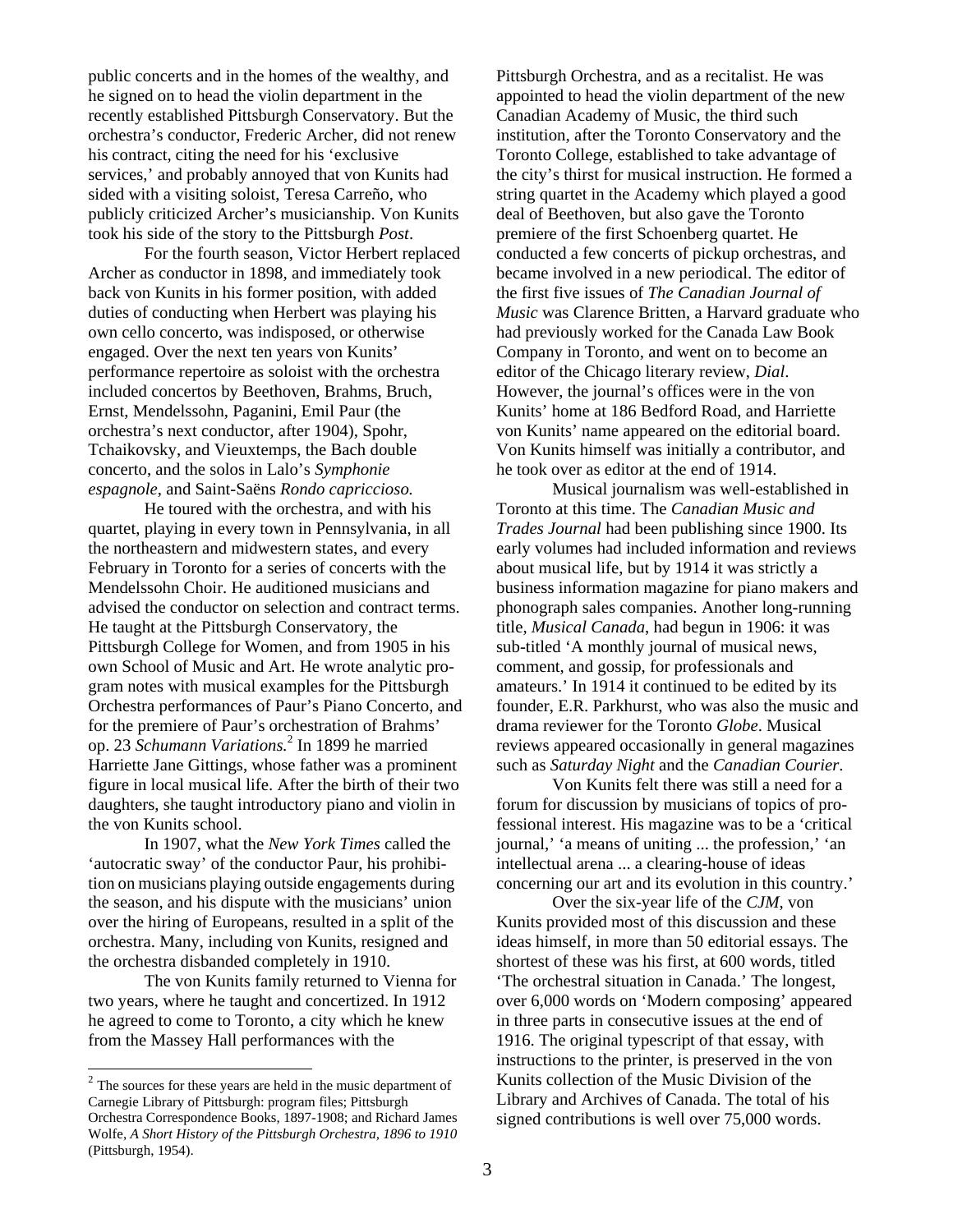Many unsigned Toronto concert reviews, perhaps an equivalent number of words, may also be attributed to him, based on internal references to events in his life or to earlier signed writings, or on characteristic opinions or prose style. For example, an anonymous review of a performance of chamber music and songs by Healey Willan (in May 1916 at a Toronto Clef Club musicale) starts out:

Mr Willan himself played the piano parts, which thus received an authentic interpretation; there were, however, times when one of our great piano virtuosos would have displayed more variety of touch and handled some difficult passages with more polished ease than the composer who, of course, has better and higher things to do than practice his daily scales and finger exercises. ... Willan's piano playing reminds us, to some degree, of that of Brahms, whom we frequently heard performing his own compositions with a certain careless, 'step-fatherly' reserve.

He shows off his past again in a review of Eugene Ysaÿe in November 1917:

Wieniawski's Concerto in D minor is a timehonored, but by no means time-worn jewel in Ysaye's repertoire. We first heard the master play it at his début in Vienna (with the Philharmonic Orchestra, Hans Richter conducting) some thirty years ago, – an occasion never to be forgotten; and he still plays it with the same youthful energy, the same scintillating virtuosity.

And I think we hear his voice in this review from February 1919 of a different violin virtuoso:

A typical [Mischa] Elman audience greeted the conquering hero at his recent appearance in Massey Hall. One is in doubt, at times, whether his many admirers really come to hear the fine programme he presents, or whether they only and principally care for his 'records' which they force from him as encores. ... Who could count the many sighs of satisfaction whenever Elman reached for the mute in his waist pocket to grant another sentimental ditty! Elman who thoroughly knows his audience, is never guilty of offering us a programme conspicuous for musical depth.

These unsigned reviews display critical intelligence, attention to detail, and absence of cliché. They give us contemporary descriptions of particular musical works, performance styles, and the nature of audiences in Toronto in the World War I period, by an experienced and thoughtful observer.

The editorial essays are broader ethical reflections, philosophic explorations of what, for a musician, the good life might mean. In May 1918 under a title borrowed from Cicero, 'Oratio de domo sua,' he summarized these concerns and aims.

Many are the problems on which the Journal has endeavored to throw more light, to the extent of its ability: problems of a historic, aesthetic and

didactic nature; problems of artistic taste, of musical composing and performing; and problems of present needs and practical organization. ... We do not believe in radicalism; our socialistic aspirations are purely academic, i.e., we believe in the *gradual, very gradual* evolution of better taste, higher ideals, better performing and better teaching. All that we wish to be, is a constant stimulus towards progress.

Editorials, in the usual sense of expressing opinion or recommending action on specific current events, 'present needs and practical organization' in his words, were rare. One area in which progress clearly struck him as too gradual was the topic of his very first one, 'The orchestral situation in Canada.' His belief in familiarity with the classic orchestral repertoire as the 'nucleus of musical life' underlay his frequent essays on culture and society. In the 'Toronto Concert Notes' of the *CJM*'s last issue (6:3, Dec. 1919), a visit of the New York Symphony, conducted by Walter Damrosch, provoked him to write 'This brings up the old complaint: why does Toronto not own a symphony orchestra of its own, worthy of the name?' This complaint, and his prescriptive rhetorical question, were finally and positively answered a few years later with the reestablishment of the TSO.

He used his editorial pages openly only once to urge specific action on the underlying problem of financial support for the arts, and artists. Under the headline 'Patronage' (2:11, March 1916, 191-92) he looked to the European past:

We insist that, wherever – and especially in the more democratic communities of this continent – the rich strata of society fail to create, to liberally support, to 'patronize' artistic institutions (such as conservatories, symphony orchestras, chamber music organizations, etc.), ... they, the legitimate successors of the titled nobility of former epochs ... ARE SIMPLY NOT DOING THEIR DUTY, they have never awakened to the role which they are assigned to perform if real, all-around Progress is to be realized. It is not only their sacred privilege to promote the cause of the art by paving the way for talent and genius, but it seems almost the only means through which they may bequeath to posterity the memory of their *own* names as public and private benefactors. What would we know of Maecenas, but for Virgil and Horace? What of the counts Lobkowitz, Rassumoffsky, etc., but for the part they played in Beethoven's life?

In the issue following, in a calmer tone of voice, and reflecting on his own North American experiences (2:12, April 1916, 214-16) he called only for moral support of the artist:

Only to a few critics it is given to understand how much higher the difficult pioneer work of many a local artist, performer and teacher, is to be ranked,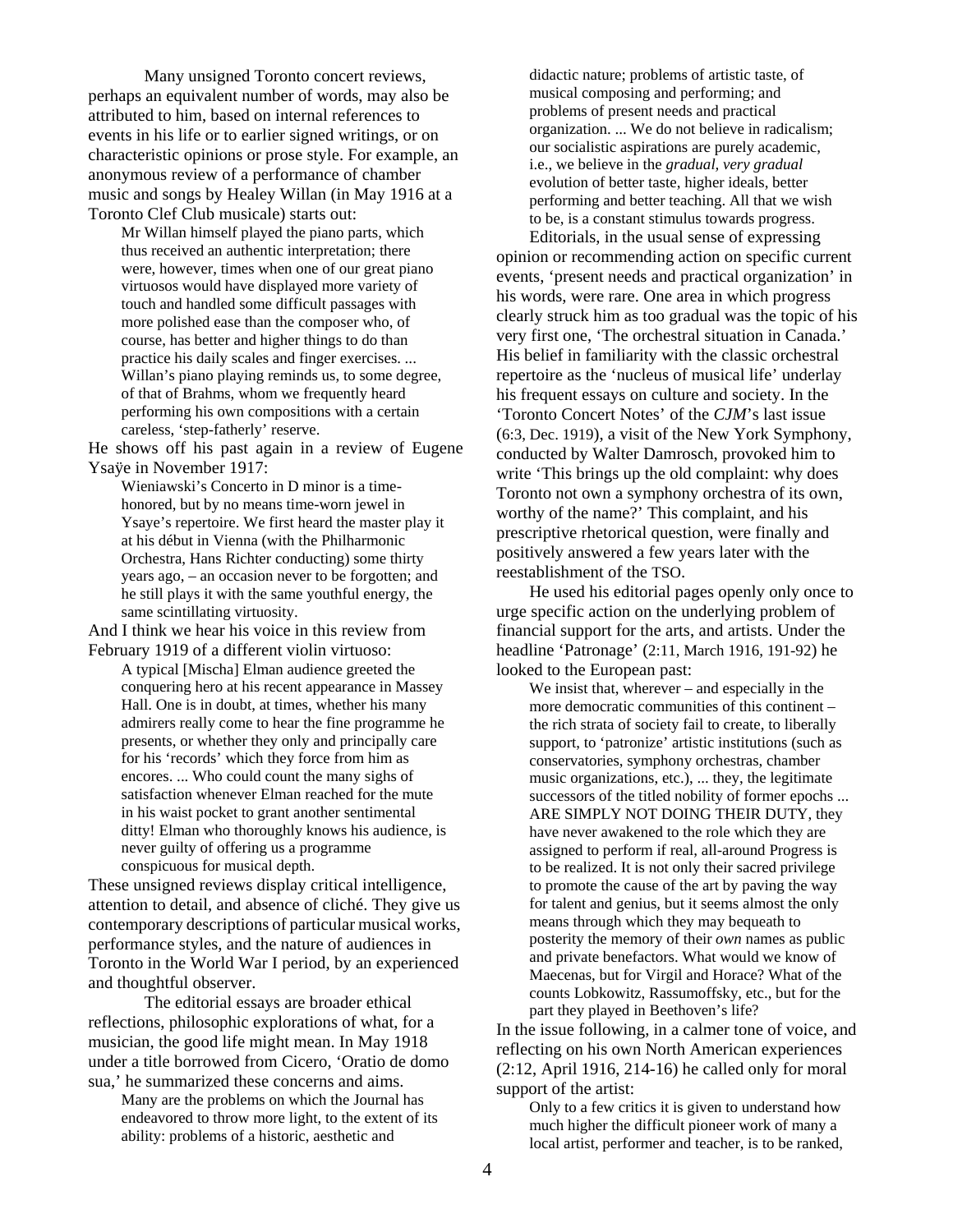when compared with travelling celebrities who play the same limited repertoire of a few concertos and pieces in every town they visit ... and to measure the great importance and artistic influence of a choral or orchestral leader in a comparatively small community (a community whose musical culture – highly promising as it may be – is still largely in the training), – the efforts of a leader who abandons himself body and soul to his mission, in spite of obstacles and difficulties, in spite of insufficient and inefficient material, – when compared with the easy path of the conduc-tor in a metropolis, with wellrecruited and well-trained forces and an ample financial support.

He made further approaches to this topic of the lack of public and critical appreciation for true merit from time to time. The most successful I think was a dialogue sketch published in August 1917 (4:4, 51-52) which combines both humour and serious purpose:

[SCENE: The editorial rooms of the '*Witsburgh Post'* in Witsburgh, Pa. The Editor sitting leisurely at his table, with a large pair of scissors and a big pot of paste, looking over various 'copy.' Enter the Musical Critic, highly enthusiastic.]

MC – You see, I started my review with the report of the Collins recital, and I wished you would let me put his name in the headlines, for it is only fair to call attention to that rising young artist... Ed – As a matter of principle, I am not averse to encouraging young artists; only they ought to have enough sense to *advertise* with us when they give a recital. This paper is a business proposition, not a charity affair to help the budding artists. I see that you have barely mentioned Miss White, whose father is spending a good deal of money to keep her before the public, and, of that money, a considerable amount is represented in the 'ad'

column of our paper. MC – What could I have said about Miss White? She is positively unfit for the concert stage; in my mind she has not one redeeming feature.

Ed – What does that matter to you? you might enlarge on her brilliant touch, her fine pedal work. MC – She is a violiniste!

Ed – Oh, is she? I forgot. Well, then compare her with Ysaÿe, extol her finished bowing, mention her impeccable intonation, etc. – what do *I* know? You say the *public* makes and unmakes the artist, or something of the sort. Why, haven't you found out yet that *fame is made to order?* That you buy and manufacture it like any other commodity?

MC – (indignantly) I for one refuse to be 'bought.' You engaged me to impartially review the concerts and recitals, in an expert manner.

 $Ed - I$  'engaged' you, – that means already that I 'bought' you. I bought your fine literary style and your expert knowledge on the subjects that come within the column entrusted to your care. At the same time, it is the tacit understanding – how could it be otherwise? – that this ability of yours is to be

employed and exerted in the interest – understand me, the *business interests* – of this paper; otherwise all this ability is worthless to us. ... You may go to any paper ... and you will find this policy is always the same, tacitly understood or openly avowed. ... Art will take care of itself ... MC – Art might, but the artist can not; his living, his progress, depends on his success; he must find patrons ...

Ed – He must find patrons who start his career financially, quite right. Those are the social conditions of to-day, and neither you nor I can modify them. Those conditions may once become different – in that socialistic state of which you love to dream, when an enlightened, incorruptible government will officially see that merit finds its reward, and that talent is given a chance ... Only, if I leave you go *your* way, I would have all my advertisers up in arms against me, because I grant to some one who does *not* pay for it, what I refuse to those who *do* pay. Consequently, they would withdraw their advertisements. Consequently, I could not run the musical page. Consequently, I could no longer employ *you*. Don't you see how I myself am placed in a similar situation? I cannot go against the opinion of our stockholders, in my political editorials. If this paper would cease to serve its party, it would cease to exist. I am as charitably inclined as you, doctor; but business is business, and charity is charity, and it would be suicidal policy to mix the two together ... MC (Withdraws, in silence.)

Most of hislater essays were in effect dialogues, interior philosophical discourses, questions and answers examining possibilities, testing deductions, sometimes reaching a temporary balance and a life lesson, sometimes ending with gentle mockery. Such titles as Enthusiasm, Perseverance, Contemporaries, Consistency of Method, Rhythm, Music and Morals, signal his attempts to define desirable human ends, beneficial influences, and the right direction of energy, to promote the ideal of moderation, to reject the attraction of rigidity,– and to point out the centrality of music to all these good things.

Rhythm [for example] is the skeleton , the backbone ... of music. ... Rhythm, the typical recurrence of a phenomenon, is so universal in its appearance that it presents itself as a law not only of Life but of Nature: the regular revolutions of the celestial bodies, the changes of the seasons, of day and night, the vibrations of the air, the oscillations of the ether, the waves of the ocean, the swing of the pendulum, the rotation of the wheels, the constant transition from childhood to youth and from manhood to old age, the heart beat, the breathing, the marching and dancing, the verses of poetry and the periods of prose, the alternations of pain and pleasure, energy and fatigue, work and repose, aggression and resistance, war and peace,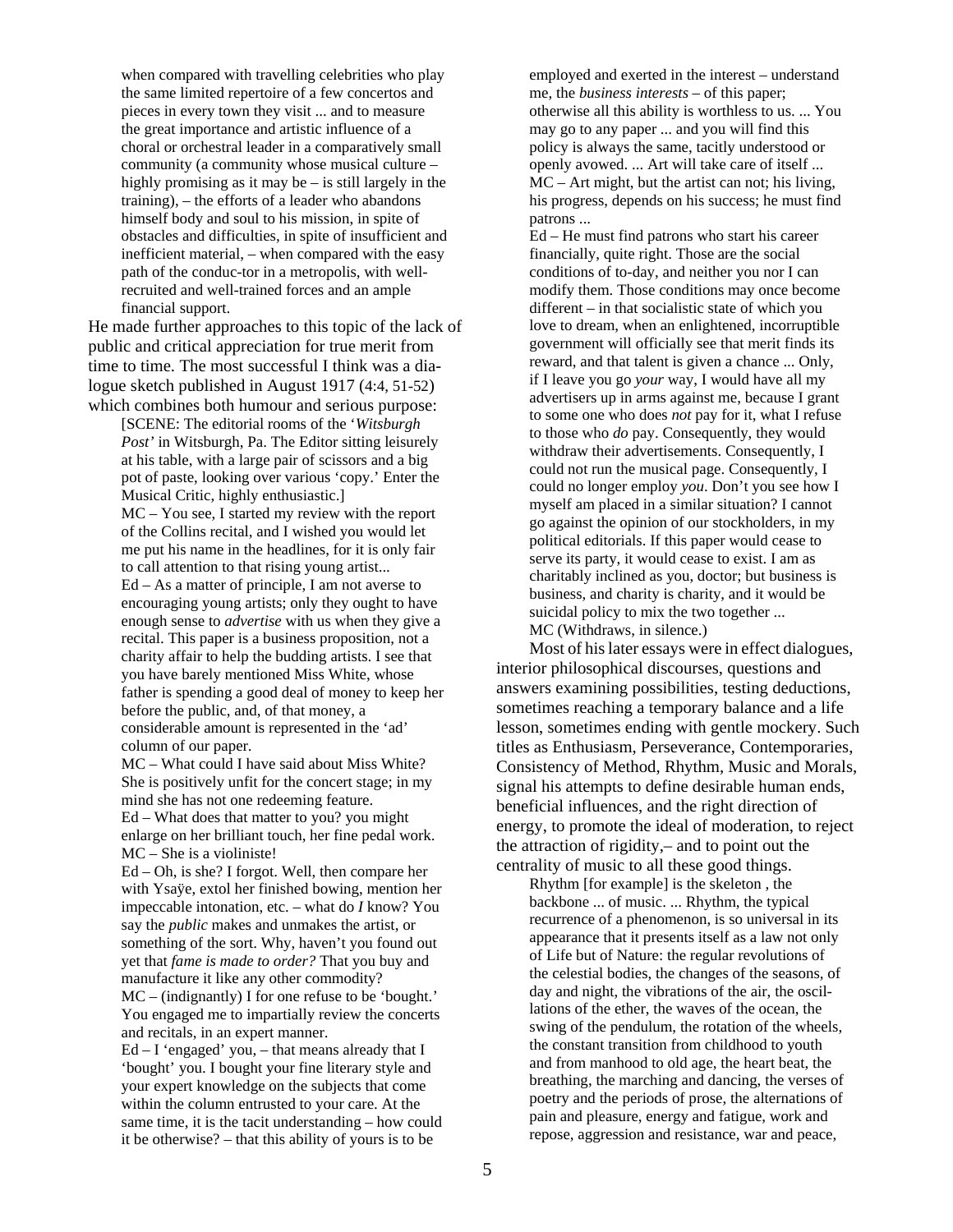– all these seem so many laws cosmological, biological, mechanical, physical, social and aesthetic. And the symmetry in Art, as well as the symmetry in Life, is fundamentally a symmetry of *rhythm*. (5:12, July-August 1919, 179-80)

His observations on 'Prodigies' (3:12, April 1917, 412- 413) start out satirically:

Never before was such a deluge of 'prodigies' in the musical world as there is to-day ... A hurried glance over one of those numerous weekly journals which are devoted to the musical happenings in America and elsewhere (and which are generally, if not exclusively, overflowing with biographical details and personal happenings), show us with what rapid abundance these wonderful children are growing in the woods, like mushrooms after a summer rain.

Did ever any one hear of a phenomenal childarchitect? a child-sculptor? a child-poet? a childpainter? No. Whenever some child is remarkably gifted in any of those lines, we gladly and readily recognize an unusual talent that promises, with proper care and education, to develop into something worth-while when age, experience and adequate training shall have combined in forming the mature artist. Not for one moment do we think of seriously ranking the child, such as it is, among the full-grown master-artists, or of surrounding it with ... boundless admiration and adulation.

Then, perhaps recalling that the *CJM* had featured three tiny pupils of Cara Farmer on its cover a couple of issues earlier, he thinks further and accommodates these children into his world-view of gentle progress:

And yet, there is still another way of looking at that problem ... There is an attitude of mind natural to children, an attitude of ... spontaneity, of trusting confidence, of cheerfully going-ahead ... And it is this helpful mental attitude ... that we should make an effort to re-acquire and to re-possess. A simplicity, a single-heartedness of purpose, a playful, but most intense interestedness in the world's events and in new ideas and combinations, a frank and optimistic faith in our *still* growing strength, as a strength that will surely be aided in its further development, by a benevolent Destiny, – that is what children – 'prodigies' or not – can and should teach us.

The following month's editorial (4:1, May 1917, 3-4) starts as a prescription for one of the requirements of the mature musical artist, pointing out that we expect 'originality' in a composition or performance, something out of the ordinary, spontaneous, natural, and superior in order to be impressed and interested, and that imitators may do good work but will never have more than partial success. Then broadening his view to other areas of life, he sees a comic side:

In certain social clusters, the tendency is rather to repress [individuality] than to encourage it. Nobody cares to be conspicuous among his neighbours;

'original' is next-door to 'eccentric'; and 'eccentric' is next-door to 'insane.'

Finally, after examining the extremes he selects 'the Aristotelian middle path' of balance and poise:

Very few of us are original to such a degree as to become epoch-making models for contemporaries and posterity. If we are not *born* as 'originals,' nothing will 'make' us so. Even so, we can do highly beneficial work by faithfully and conscientiously transmitting the tradition of our art (which is a thousand times more valuable than *untutored* and *uncultured* originality). And every one who possesses *some* individuality that is worth cultivating, – and we all *do* possess originality in different degrees, – should judiciously enrich and nourish it, as he goes along, by absorbing and 'making his own' the best of all he sees and hears.

Underlying all his aesthetic, moral, even political ideas expressed in the *CJM* is his explicit conviction that change and progress are inevitable, that all aspects of culture and society evolve from simple to complex. Where others saw dislocation and chaos, he could still envision continuity through compromise. He used the development of celestial bodies through various stages as a metaphor for the coexistence of human creative and social variants in many possible and actual stages and styles.

In his view the proper study of music history 'describes the structural evolution of the modern type of composition, such as it is manifested in a Beethoven symphony, a Brahms quartet, or a Wagner opera. It will consider the various successive types of preceding ages, and show us their progressive development.' (2:1, April 1915, 11) For composers, this meant that 'The development of music is bound to proceed in the futurist direction.' Elsewhere his most approving references were to Schoenberg and Ornstein. 'We cannot forever continue to merely *imitate,* be it even Beethoven or Wagner or Brahms. The evolutionary law of increasing complexity inexorably leads us on the path of impressionism.' (3:2, June 1916, 251) Of course this logic leads him to call for 'progress' in performance practice also: 'No one wishes the spinet back, under the pretext that Bach's works lose by being performed on the pianoforte; because exactly the reverse is the case ... Do Palestrina's motets appeal to us more when sung by a scanty chorus of a few boys and a few male singers, than when they are rendered by our glorious Mendelssohn Choir?' (4:9, Feb. 1918, 133)

He considered the influence of incessant change to be universal:

If life is a continued adaptation of inner relations to external circumstances, and if those external circumstances are forever exhibiting new and unexpected changes ... there never will be, there never can be a moment where we definitely know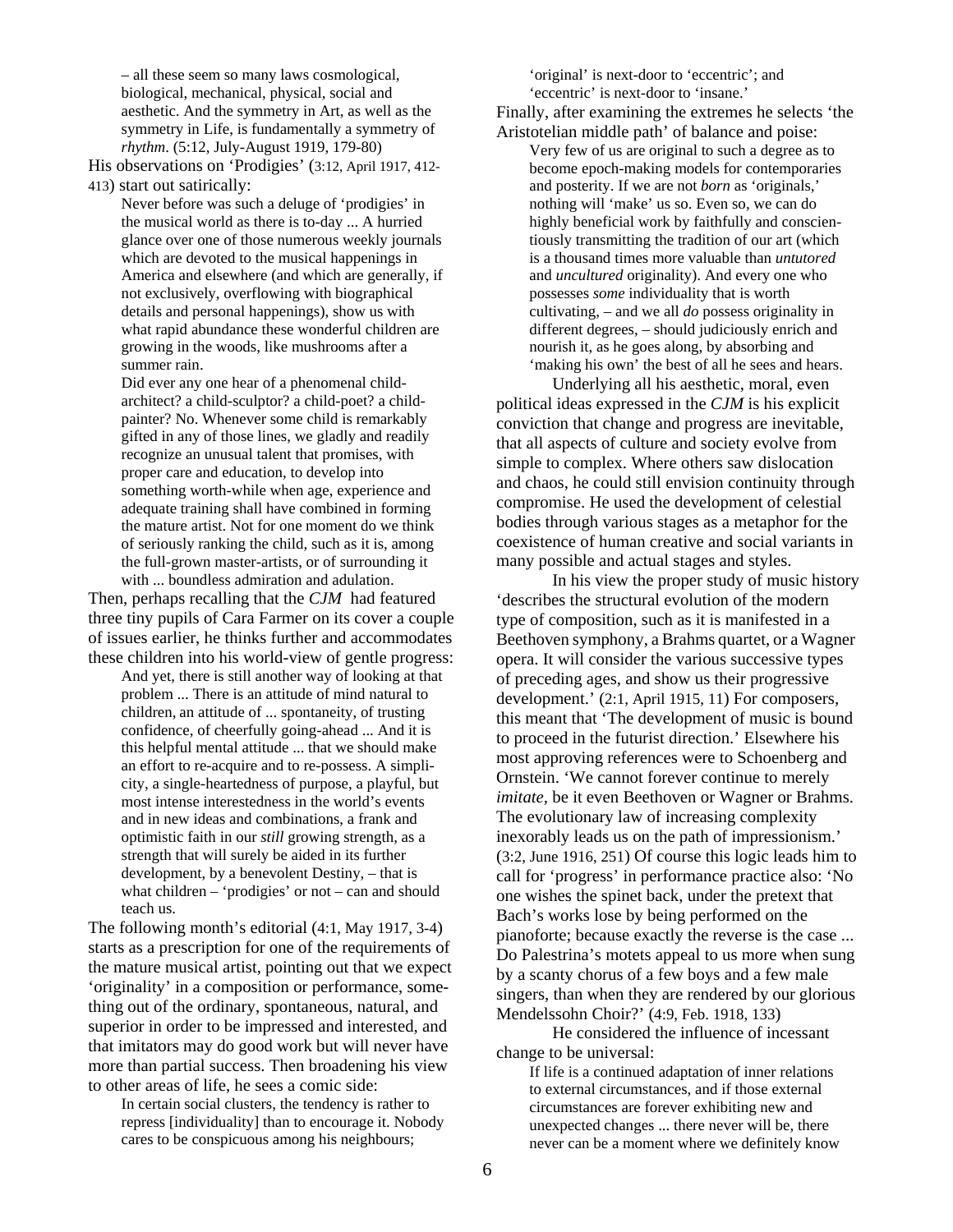what to think, what to believe, what to do, where our mind is definitely settled ... – unless by sheer headstrong, ignorant obstinacy on our part; our mind can never be 'at rest' as long as it is 'active.' (2:1, May 1915, 15)

And he had no hesitation in applying this reasoning to religious beliefs:

If any one would have told an ancient Egyptian, some 2000 years ago, that his glorious statues of gods and idols, the mummified relics of his sacred animals, and his scarabs and charms, would, eventually, only be found in museums and curiosity shops, and completely lose their hold on humanity, in spite of the nearly ten millenniums during which their adoration had been flourishing, he would have thought that the most enormous and atrocious blasphemy human wickedness could utter, and he would have been just as much shocked as, e.g. today a Roman Catholic would be if one would dare to tell him that his statues of Joseph and Mary, and of his patron-saints, and pictures of the flaming heart of Jesus, might some day find their exclusive preservation in museums and curiosity shops; or if one would dare tell a Protestant that his Holy Bible might, some day, be put on the shelf with the Zendavesta, the Vedas, the Upanishads, the Edda, the Koran, and all the similar literature, the so-called 'sacred' and 'inspired' productions of an exalted fancy; or, even if some one would tell a Unitarian that his 'Father-hood of God' was perhaps nothing but the last remnant of the old anthropomorphism which the frantic instinct of self-preservation, and the craving to feel itself protected by mysterious agencies, once cast upon feeble, trembling humanity, and should, therefore, resolutely and cheerfully be thrown overboard with the rest of all similar imaginary conceptions. (1:8, Mar/Apr 1915, 169)

'Or, even,' is significant here, as he himself regularly attended the Unitarian Congregation, and officially joined the church in early 1920.

Putting absolutist beliefs into practice obviously led to absurdities. Under the heading 'Consistency of Method,' which began as a discourse on the need to tailor programs of music instruction to the needs of the individual student, rather than rigidly apply even well-thought-out principles to each and every case, he proceeded to reflections on civil society, and to discourage imposing a way of life 'which *we* have found logically unassailable and deductively plausible' on all other people. 'To establish everywhere the same code, irrespective of the degree of political culture, is the constantly recurring mistake of our statesmen and parliaments no matter how inevitably disastrous the consequences.' (4:2, June 1917, 20)

No one can always carry through, by hook or by crook, his fourteen or fifteen points, [a reference to Woodrow Wilson's plan for peace after World War I] be they ever so lofty and exalted and dictated by

a study most profound and a sentiment most praiseworthy. ... The boon of 'democracy,' priceless as it is to enlightened and politically highly educated Anglo Saxons, may prove a *Danaus*-gift to the manifestly inferior (or at least infinitely less developed) humanity of certain peoples in the Balkans or Minor Asia or India or

the Polynesian Archipelago.<sup>3</sup> (5:8, Feb. 1919, 116) The essays were embellished with selections from his own rich mental furniture. He began and ended his editorial of November 1918, 'Contemporaries,' with quotations, in Latin, from the *Imitatio Christi* of Thomas à Kempis, and included, in translation, a verse by Hesiod from 700 BC which he felt was still applicable to a discussion of professional rivalries. In all, he made free and easy references to a dozen other ancient Greek authors and visual artists, nine musical treatises and six philosophers, with multiple references to Plato. He used quotations from five Latin authors, most often Cicero, and regularly tossed in Latin tags for colour or authority: *Panem et circenses; pium desideratum; Quod felix faustum fortunatumque sit; Quo, quo scelesti ruitis; Aut Caesar aut nihil*. 4

He drew on his life experiences in Europe and America for his sometimes sharp remarks about megalomaniac conductors, self-centred soloists, jealous ensemble players, and fake-futuristic composers, but by September 1917 he was able to start his editorial with 'We Canadians,' and to continue in his Socratic-dialogue style:

We Canadians are so frequently reproached with our lack of enthusiasm for art in general and music in especial, by visiting strangers, that it might be worthwhile to ask: In what does that 'enthusiasm' really consist? And if it should actually be lacking, is it, after all, a desirable commodity?

And when in early 1919 a visiting professor from Cornell lectured on his pedagogical successes in Ithaca, von Kunits' response was:

The uplifting influence of musical study  $-$  it trains the hand, the head and the heart – cannot be questioned ... There is an abundance of talent and an abundance of healthful, competent musical activity right here in Canada, and – while we always can study foreign methods to advantage (nothing is worse than stagnant, narrow-minded self-complacency) – there is no need that we should directly copy models from the States or even from England.

-- *Concluded on p. 16* --

1

 $3$  His daughter Aglaia's iterations of the family legend of its *Serbian* nobility (e.g. *Mayfair*, 31:11, Nov. 1957, p.49) might be kept in mind while evaluating this passage.<br><sup>4</sup> Bread and circuses; a pious wish; Let it be good, successful,

and prosperous; Where are you hastening, fools? Either Caesar or nothing.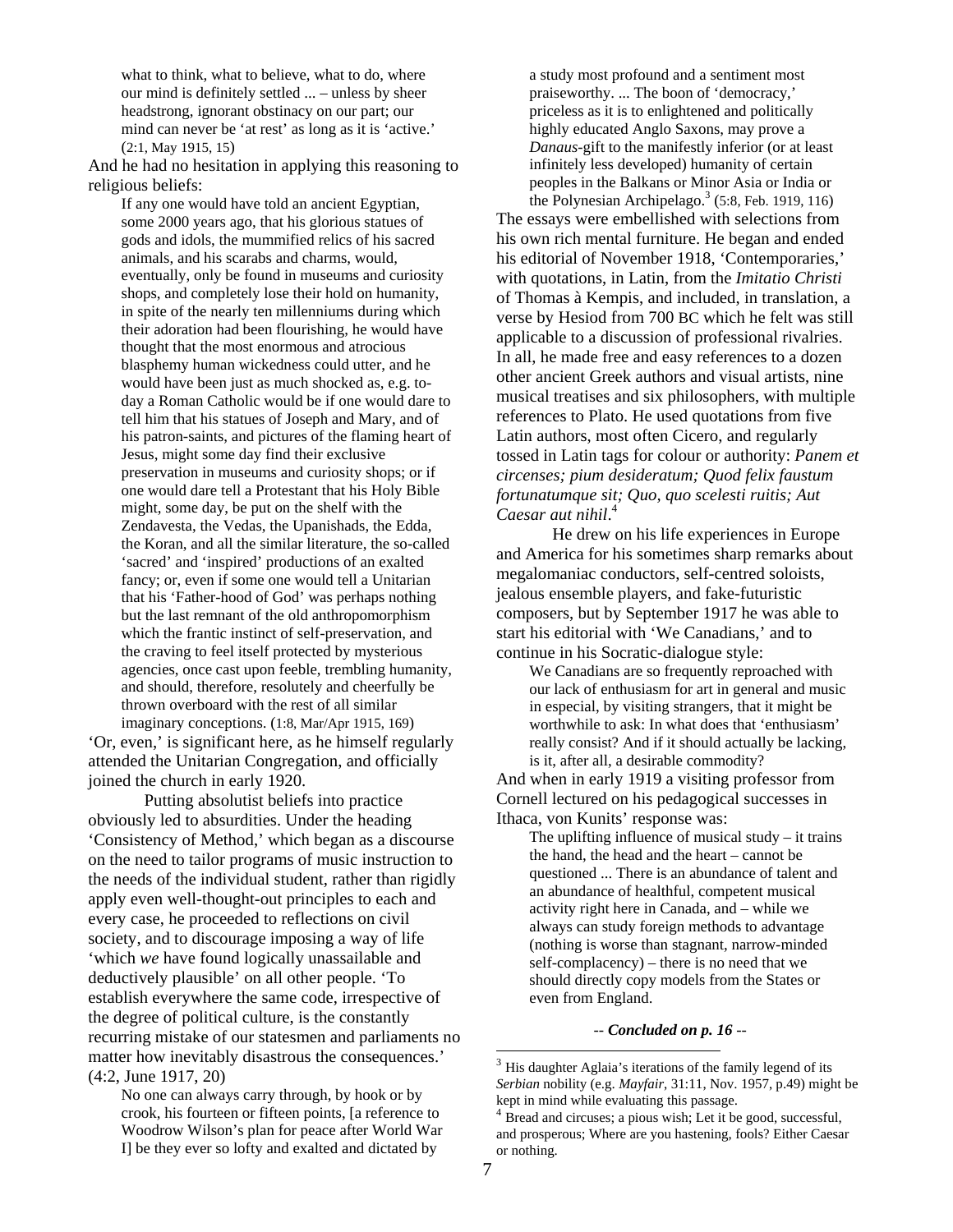# **Mr. J. Churchill Arlidge Canada's Popular Flute Virtuoso**

## by Bob Arlidge

*Since my teen years, I have had a growing curiosity but not much information about my great-grandfather, Joseph Churchill Arlidge. A brief biographical sketch in an old book in our basement told me that he had been a flutist, organist and teacher in late 19th-century Toronto.*<sup>1</sup> *Searches in other published texts revealed little new information. My aunt, Helen Lambert, one of his three surviving grandchildren, noted my interest, and over time, gave me her entire collection of his artefacts. This included some photographs, professional and personal correspondence, published biographical sketches, compositions, a diploma, a booklet written by him, a costume he had worn, his marriage certificate, and some promotional materials. With assistance from family members and substantial research, I have pieced together a more complete picture of his life and musical career.*



# **1. Background and early career**

Born on March 17th, 1849, in Stratford-on-Avon, Warwickshire, Joseph Churchill was the only child of Joseph Augustine Arlidge and his wife, Henrietta Theresa (pictured above with Joseph). By this time, the Arlidge family had been brick-makers or 'potters' for a few generations. Although Joseph Augustine's trade was listed as 'Brick Manufacturer' on his marriage registration in 1848, it was recorded as 'Land Surveyor' on Joseph's birth registration in 1849.

Joseph began his study of the flute at age six. Family lore states that he had a respiratory condition and upon entering school, was told he should play a wind instrument to 'help keep his lungs clear.' His uncle, Christopher Arlidge, had been an amateur flutist and may have provided the inspiration for Joseph's choice of instrument.<sup>2</sup>

l

Joseph's progress on the flute was swift. By 1857, at age eight, he was studying with Benjamin Wells, a noted flutist, and later with Antonio Minasi at the Royal Academy of Music in London. He also studied piano and organ under James Coward at the Academy and continued these lessons to 1860. Other teachers included the flutists Oluf Svendsen – a noted performer who was in the Crystal Palace Orchestra and the Royal Opera at Covent Garden; Robert Sydney Pratten – a virtuoso performer and flute designer; and George Rudall – a flutist and teacher, whose greatest fame came from the innovative design and lasting quality of the instruments manufactured by his firm, Rudall, Rose, Carte and Company.

Joseph's debut performance was in a concert given at the Crystal Palace for Queen Victoria in 1858 or 1859. This concert was organised by the conductor and composer, Sir Julius Benedict. Joseph provided a flute obbligato for Euphrosyne Parepa, a popular operatic singer who had first appeared in London in 1857, and also played a flute solo. On this occasion he is said to have played 'with such marked success as to guarantee his taking a first place as a flute soloist in the musical world.<sup>3</sup> Jessie Lay, who is another surviving granddaughter of Joseph, claims he received the Rudall, Rose, Carte and Co. silver cylinder flute that he played from this time onwards as a gift from Queen Victoria for this performance. Subsequently, Joseph toured with Parepa as well as with the singer Helen Sherrington, though little is known about the details of these tours.

In 1860, Joseph, now 11, entered into a two-year professional engagement at the Royal Polytechnic on Regent Street, London. This institution was famous for its spectacular 'magic lantern shows' (a precursor to silent movies, but created with projected slides) as well as other scientific innovations. In 1862 Joseph was again contracted to perform every day for two years, this time at the Royal Colosseum on Albany Street, London (a similar institution that provided popular lectures, musical entertainments, dioramas of famous cities, etc). He performed every morning and evening, billed as 'The Eminent Juvenile Flautist.'<sup>4</sup>

A quotation taken from the *London Times* at about this period gives some indication of Joseph's abilities as a performer:

-

<sup>1</sup> G. Mercer Adam, *Toronto Old and New* (see Sources, p. 13).

The first words of the sketch provided the title for this article. <sup>2</sup> Eric Arlidge, a distant cousin, owns a copy of *Novello Miniature Beauties*, a loosely bound, 2-vol. collection of ca 200 flute pieces. The flyleaf bears the inscription, 'Christopher Arlidge, 1850.'

<sup>3</sup> *Canadian Musician* 1.10 (Nov. 1889).

<sup>4</sup> *The London Times*, June 15th, 1863.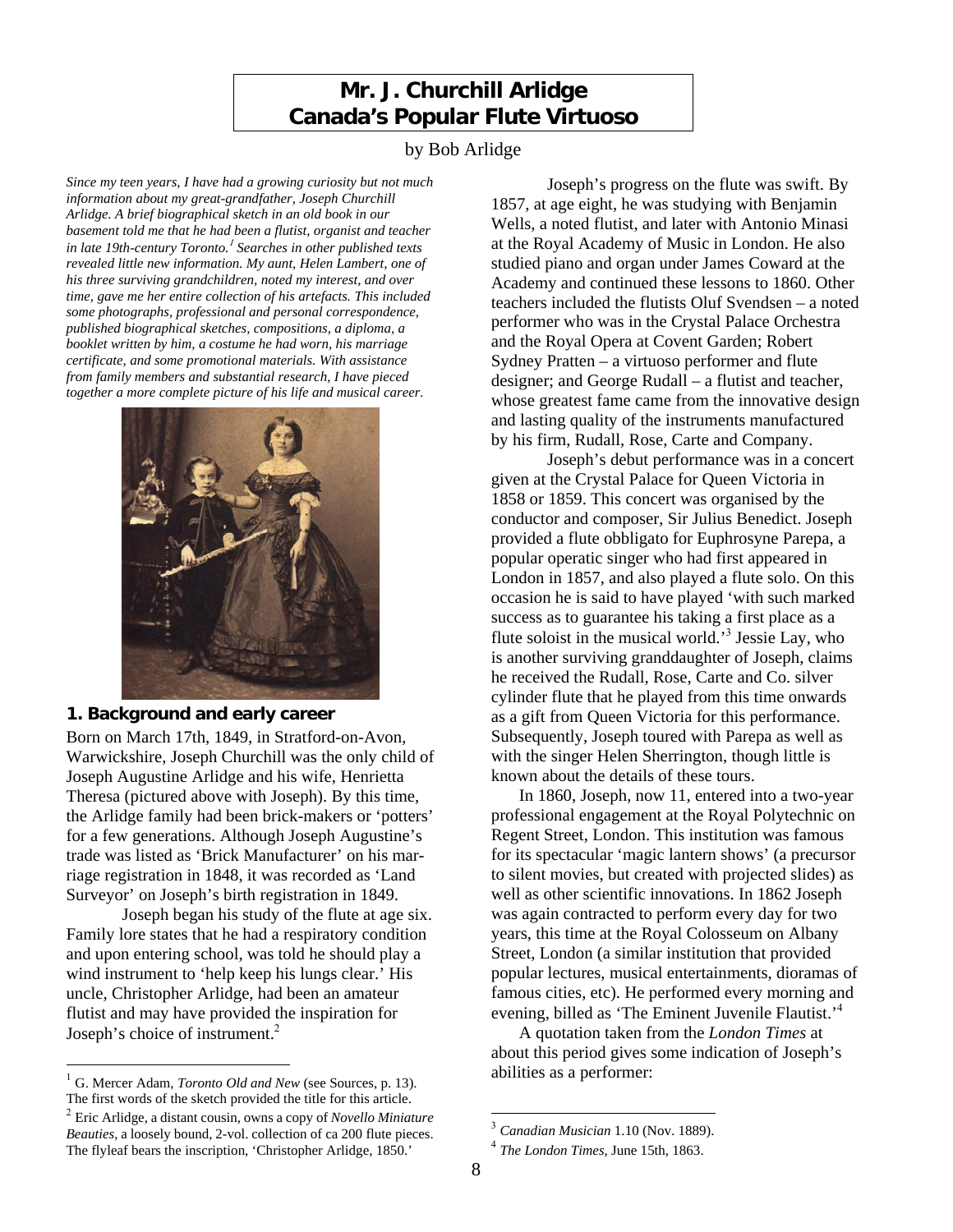

The solo of Master Arlidge on the flute was exceedingly clever, and deserves special mention. His self-possession was remarkable and quite unalloyed by affectation or obtrusiveness. There was none of the straining or obviously painful effort which we generally see in precocious performers. On the contrary, the most difficult passages were given with an ease which very much added to the charm of the performance.

In 1864, Joseph, now 15, composed a set of variations on Elizabethan melodies for the Shakespearian Tercentenary Festival held in Stratford that year. According to letters from a Mr. H. Kingsley, secretary for the festival committee, he performed these, to a piano accompaniment, during the second week of the festival. Also in this year, the *London Times* announced that Joseph would be the only flutist at a concert given by a Mr. Dawson at St. James Hall where Mme. Parepa was to perform, Arabella Goddard would be the pianist, and Arthur Sullivan was to be one of the conductors.

There is some evidence that Joseph may have received aristocratic patronage. Several 'carte-devisite' pictures of elaborately dressed individuals can be found among his artefacts. One is a picture of the Duchess of Hamilton, a known patroness of the arts.

George Rudall's flute company, also in the year 1864, posted the following notice in the *London Times* on Feb. 23 [capitalization retained]:

RUDALL, ROSE, CARTE, and Co's STANDARD CYLINDER FLUTE - Messrs. BENJAMIN WELLS, Rockstro, Drew Dean, Arlidge, &c., PERFORM on this instrument, and will be happy to explain its advantages, at 20 Charing-cross; 48 Cheapside; No. 201 Regent street; and the Oxford

Other, similar notices appear in the *London Times* during this period, announcing Joseph's concerts and stating that he will be performing on one of their flutes. It would seem as if Joseph, at the tender age of 15, had already become something of a celebrity, at least in London, and that the Rudall company was using his fame to promote the sale of their flutes.

In 1866, Joseph left England to continue his studies for three years in Belgium. He was enrolled at the Maison de Melle boarding school [near Ghent] while attending the Brussels Conservatory. He studied flute with Oluf Svendsen, piano, organ and theory with Jacques Lemmens, as well as conducting and orchestral theory. Following this, Joseph spent the next two years studying music in Paris. Upon

returning to England, 'he resumed concert playing in association with the best London artists.'<sup>5</sup>

At about this same time, ca. 1870, Joseph's father produced a leaflet to announce the opening of his own school: a private college to prepare boys for the world of commerce, at his home, 'Osborne Villa', Acacia Grove, New Malden, Surrey. His son, J.C. Arlidge is listed as Professor of French, German and Music. Presumably Joseph taught at the school for a few years while continuing his concert career.

### **2. First Trip to America**

In 1873 or 1874 Joseph left England again, this time to come to America. This is called an 'experimental trip' in some of his biographies, but family lore states that he had a long-standing romantic attraction to his first cousin, Olivia Mary Arlidge. She had come with her father Christopher and family to Canada in 1870, and they were living in Yorkville (then a separate village north of Toronto). Christopher was employed in a brickyard there.

The first reference to Joseph in North America is found in *The New York Times*. An announcement for Gilmore's Twenty-Second Regiment Band promoting a concert on Monday evening, March 30th, 1874, lists 'Mr. J.C. Arlidge, solo flute, late of London' as one of the featured soloists. Also in 1874, the first composition by Joseph that I have a copy of was published in Rochester, NY: a sentimental song for baritone voice and piano titled 'Remembrances of Childhood.' The song can be viewed on the Library of Congress 'American Memory' web site (*see* http:// memory.loc.gov/ammem/mussmhtml/mussmhome.html).

Late in 1874 Joseph moved to Toronto and on December 2nd married his cousin, Olivia. According to their marriage certificate, they were wed in the Regular Baptist Church in Yorkville, and Christopher (Olivia's father) was a witness. Also in 1874, Joseph was appointed first organist and choirmaster of the newly erected Carleton Street Methodist Church.

In September 1875 Joseph and Olivia's first child, Joseph Augustine (Gus) Arlidge was born. Named after Joseph's father, Gus would eventually go on to establish his own career in music.

On November 26th, 1875 Mr. J.C. Arlidge is listed as flute soloist in the concert program for F.H.

1

<sup>5</sup> H.H. Godfrey, *Musical Toronto*, souvenir edn.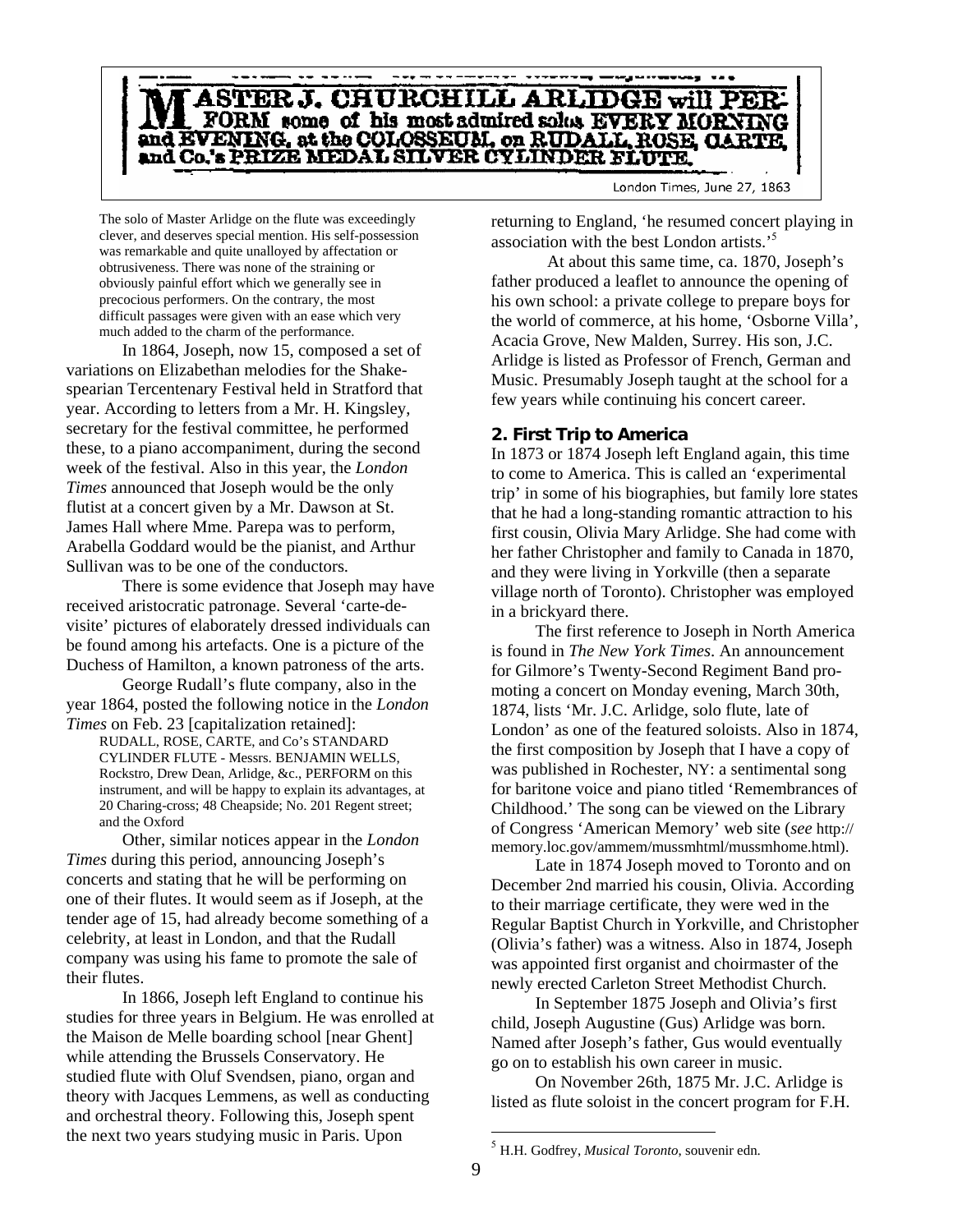Torrington's Toronto Philharmonic Society, playing two solo items: 'Duo Concertante' by Bucher and Benedict (with Mr. Collins on piano) and 'Du, Du, liegst mir am Herzen' by F. Boehme. This would mark the beginning of a long musical relationship between Joseph Arlidge and F.H. Torrington.

Also in 1875, another composition by Joseph was published in Rochester: a song for tenor voice and piano, titled 'Farewell,' with a text by Lord Byron. The title page bears the inscription, 'Dedicated to and Sung by the Popular English Tenor, F. H. Howell.' The only other information I have for Joseph from this time is a newspaper clipping from *The Daily Globe*, Tuesday, February 16th, 1875 that reads:

Mr. J. Churchill Arlidge receives pupils for instruction on the piano, flute and in singing and harmony. Terms on application to his residence, 8 Grenville Street, Toronto.

## **3. Back to England**

Sometime late in 1875, Joseph and Olivia, with their new son, Gus, returned to England. Joseph returned to teaching for his father, but at a new college in Wimbledon, Surrey, called 'Holm Elms.' Over the next ten years, seven more children were born to Joseph and Olivia, although four died in infancy. Records for two of these burials have been found at Gap Road Cemetery, Wimbledon.

In 1878 Joseph's father died at 53 years of age and Joseph became headmaster of Holm Elms. Four years later, Joseph's mother remarried; her new husband was Emmanuel Francon (a 'Professor of Languages' according to the marriage certificate) of whom, it is believed, Joseph does not approve; in any event, Joseph soon decided to return to Canada. Little is known about Joseph's musical activities during this period. His mother, now Henrietta Francon, continued to run 'Holm Elms' school until her death in 1897, at 74 years of age. Both of Joseph's parents are buried in Wimbledon.



**4. Canada to Stay**  Joseph and his family (now 5 children) returned to Canada in 1885.<sup>6</sup> He was very active musically from

l

this time until a few years before his death. Joseph was always employed at one of Toronto's leading churches. He was organist and choir director at Church of the Redeemer (1885-6), Carleton Street Methodist Church, where he had 'opened' the organ in 1874 (1887-92), Christ Church, Mimico (1892-7), Christ Church, Deer Park, pictured here (1898-1902), Bonar Presbyterian (from 1902), and at the time of his death, he was organist at St. John the Evangelist, Garrison Church. Although Joseph was steadily employed in Toronto, he and his family lived in Peterborough for a short period prior to 1892.<sup>7</sup>

*The Grip*, a Toronto magazine, wrote about seven 'excellent' church choirs in the May 31st, 1890 edition. It commented as follows:

Carleton Street Methodist church has a choir which, though comparatively small, has no reason to fear comparison with any of its neighbours. The conductor and organist is Mr. J. Churchill Arlidge.

Teaching music, and particularly the flute, kept Joseph busy for many years. He taught flute at both the Toronto College of Music and the Toronto Conservatory of Music at different times during the period 1887-1901. According to yearbooks for these two schools, he was teaching at the Conservatory in its opening year in 1887, and then switched to the College for its opening year in 1888.<sup>8</sup> His last year at either of these institutions was the 1900-01 school year, when he was teaching flute, piccolo, and voice at the Toronto College of Music.

The First Toronto Musical Festival was held in the Caledonia Curling Club Rink, Mutual Street, in June 1886. Lilli Lehmann, one of the greatest opera singers of her day, performed 'Thema and Variations' by Mozart, to a flute obbligato by Mr. J. Churchill Arlidge, who is also listed as the first of two flutists in the orchestra.

In a review of Torrington's Amateur Orchestra, in *The Musical Journal* (July 15th, 1887), the writer said this about Joseph's solo:

Mr. Arlidge as usual brought down the house with his variations on the National Anthem, showing his facile execution to excellent advantage, and his encore, the simple melody of 'Home, Sweet Home!' played without even a grace note, was a gem of genuine merit, conceived with the soul of the artist, and performed with the finish and delicacy of the virtuoso.

In a program for Torrington's Orchestra (December 13th, 1888), the ninth item is a 'Flute Solo by Mr. Arlidge,' and 'J.C. Arlidge' is the first of four flutists listed. In 1890, Joseph is again found in Torrington's

1

 $<sup>6</sup>$  Although some sources say 1884, birth records show that one of</sup> their children, Zoe Eleanor, was born in the spring of 1885 in England. Sadly, this child is one of those that die in infancy, 6 months later, in Toronto.

<sup>7</sup> A notice appears in *The Globe* welcoming Joseph back to Toronto on Dec. 12th, 1892. It states he has 'been residing in Peterboro for the past few years.'

<sup>8</sup> Gaynor G. Jones, *The Fisher Years: The Toronto Conservatory of Music 1886 – 1913* mentions seven teachers who withdrew after the opening year. One is a 'J.C. Culidge.'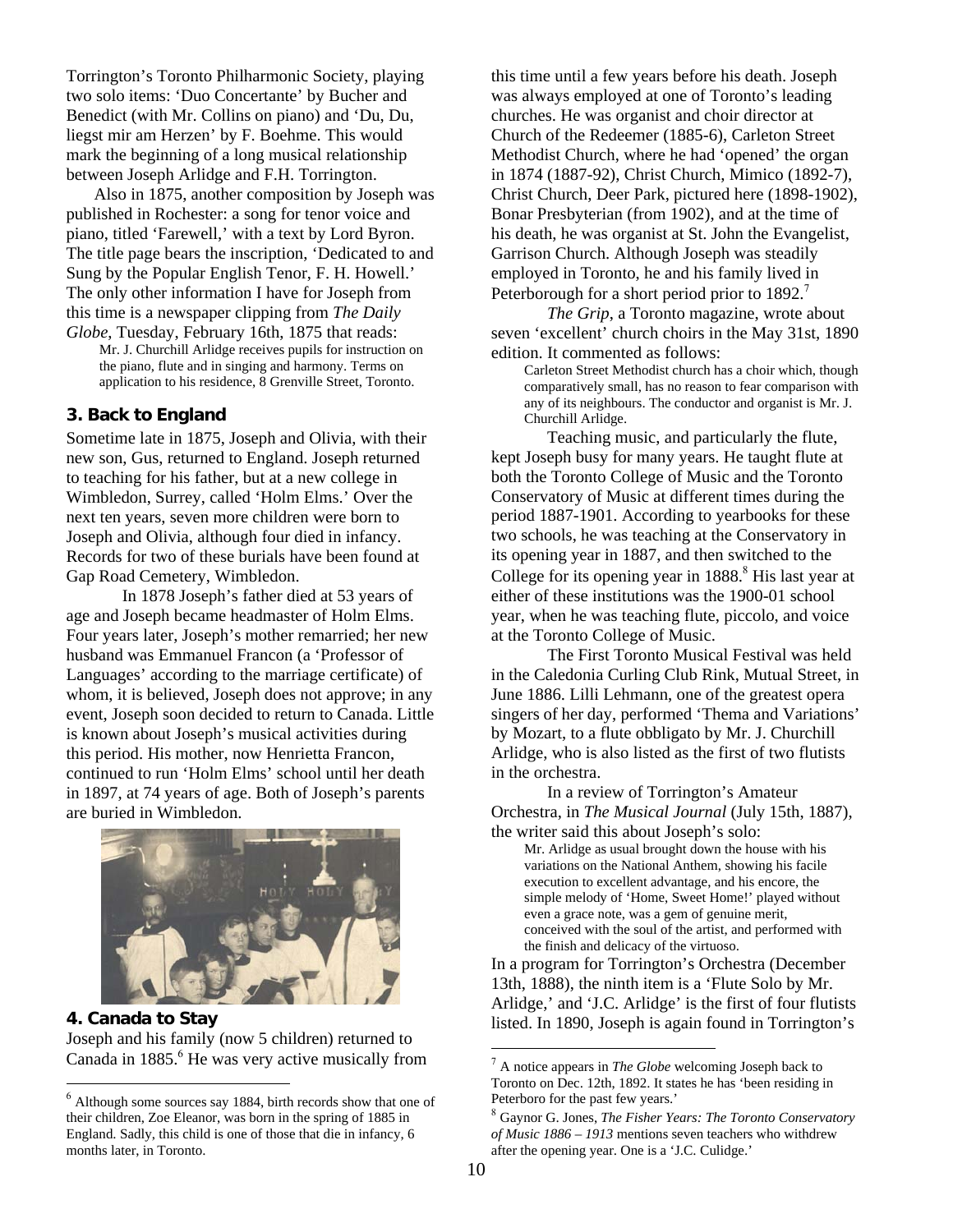Orchestra, described as 'flute soloist' and 'assistant to the conductor.'

For some years, Joseph led a group he called The Toronto Flute Quartette, which was made up of three of his best pupils as well as himself. According to *The Globe* (February 21st, 1887):

The popular concert in Shaftesbury hall on Saturday evening, under the direction of Mr. J.C. Arlidge, was well attended. The Toronto Flute Quartette, composed of Mr. Arlidge and his pupils, Messrs. Lubraico, Glionna and Lye, made an excellent impression and showed careful practice.

The article also mentions that Mr. Torrington was the piano accompanist on this occasion. On February 10th, 1888, *The Globe* printed a revue of a similar

concert at the Pavilion. Joseph was music director: [A] pleasing impression was produced by Mr. Herbert L. Clarke with cornet solos and Mr. J. C. Arlidge with a flute solo. The music of the Toronto Flute Quartette composed of Messrs. Arlidge, Lubraico, Glionna and H. Lye, was greeted with well-merited applause.

Considering Joseph's abilities as a composer and the uncommon grouping of instruments, it is likely that he was writing or arranging material for this quartet. He was composing up until 1905,  $9$  if not later; it is unfortunate that we have so few documents of his work as a composer.

Before listing more of his notable performances and musical associations, I would like to quote from *The Grip* (May 31st, 1890), as it describes Joseph's musical abilities at this time:

This is what makes us so proud of Mr. J. Churchill Arlidge as a townsman, for example. This gentleman is a master of the flute, and one of the few artists able to convey to the hearer the possibilities of that little instrument. It is a revelation to hear Arlidge play. Technical difficulties, yea, the flute itself is forgotten, and we are only conscious of a melody almost impossibly beautiful, elaborately ornamented with variations of more than fairy delicacy.

On February 25th, 1896 an article in *The Globe* stated that Joseph was contracted to perform with Emma Albani at Cincinnati and Columbus, OH, within the following week. A year later *The Globe* published a detailed review of Albani's concert at Massey Hall. The writer tells us, 'The place was jammed veritably from dome to pit.' He also has a few negative comments to make about Albani:

It is hard to have to say that Madame Albani herself was a great disappointment to many ... The trills ... were anything but clear cut, and the high note at the end was so fearfully flat as to be positively painful. (*The Globe*, 23 Feb. 1897)

About Joseph he writes the following:

l

Mr. J. Churchill Arlidge, by his flute obbligato to Madame Albani's 'Lucia' number, and his solo in the second part, 'Plasir d'Amour' ('Romance di Martini'), showed him to be a finished artist.

Both F.H. Torrington and Edward Fisher, the principals of the Toronto College of Music and the Toronto Conservatory of Music, respectively, as well as several other prominent musicians, were on the Canadian Protesting Committee against examinations by outside bodies in 1899. That same year, though, Joseph, wrote a letter to Samuel Aitken, the secretary of the Associated Board of Examiners, to voice his support. It was printed in Aitken's pamphlet *The Case for the Associated Board* (p. 19):

*Mr. J.C. Arlidge* writes, March 18<sup>th</sup>, 1899: 'I am of the opinion that all the members of the musical profession in Canada, who are in sympathy with the Associated Board of the R.A.M. and R.C.M., should express their appreciation of the great advantages offered by the establishment of local examinations in music. Actions speak louder than words, so I, to show my hearty sympathy with the Associated Board, intend to present one of my pupils as a candidate at the next examination and shall endeavor to send several next year. Wishing every success to the Associated Board in its laudable enterprise, etc.'

Furthermore, in a personal letter in June 1899, Joseph states that his own son, Gus, has just successfully completed the senior singing exam of the Associated Board of Examiners. He writes that the examiners were 'Fred H. Cowen (one of the foremost musicians in England) and Graham Moore,' and notes what pieces and exercises Gus performed, and where the exam took place.



At some point in 1902, Joseph opened his own school, 'The Toronto Academy of Music,' at his home address on St. Clarens Avenue. In a clipping from an unknown Toronto newspaper, he states that the school was

lately established under [Joseph's] direction for complete course of instruction in all branches of music. Annual examinations by the Examiners of the Associated Board of the Royal Academy of Music and Royal College of Music, London, England.

*The Toronto Star* on November 30th, 1901 (p. 14) states that The Toronto Symphony Orchestra would give its 'first grand orchestral concert' at Massey Hall on December 5th. The conductor was

<sup>9</sup> 'Rest of the Weary,' an unpublished manuscript of a sacred song for tenor voice and piano with text by J.S.B. Monsell and music by J.C. Arlidge, is dated December 6th, 1905.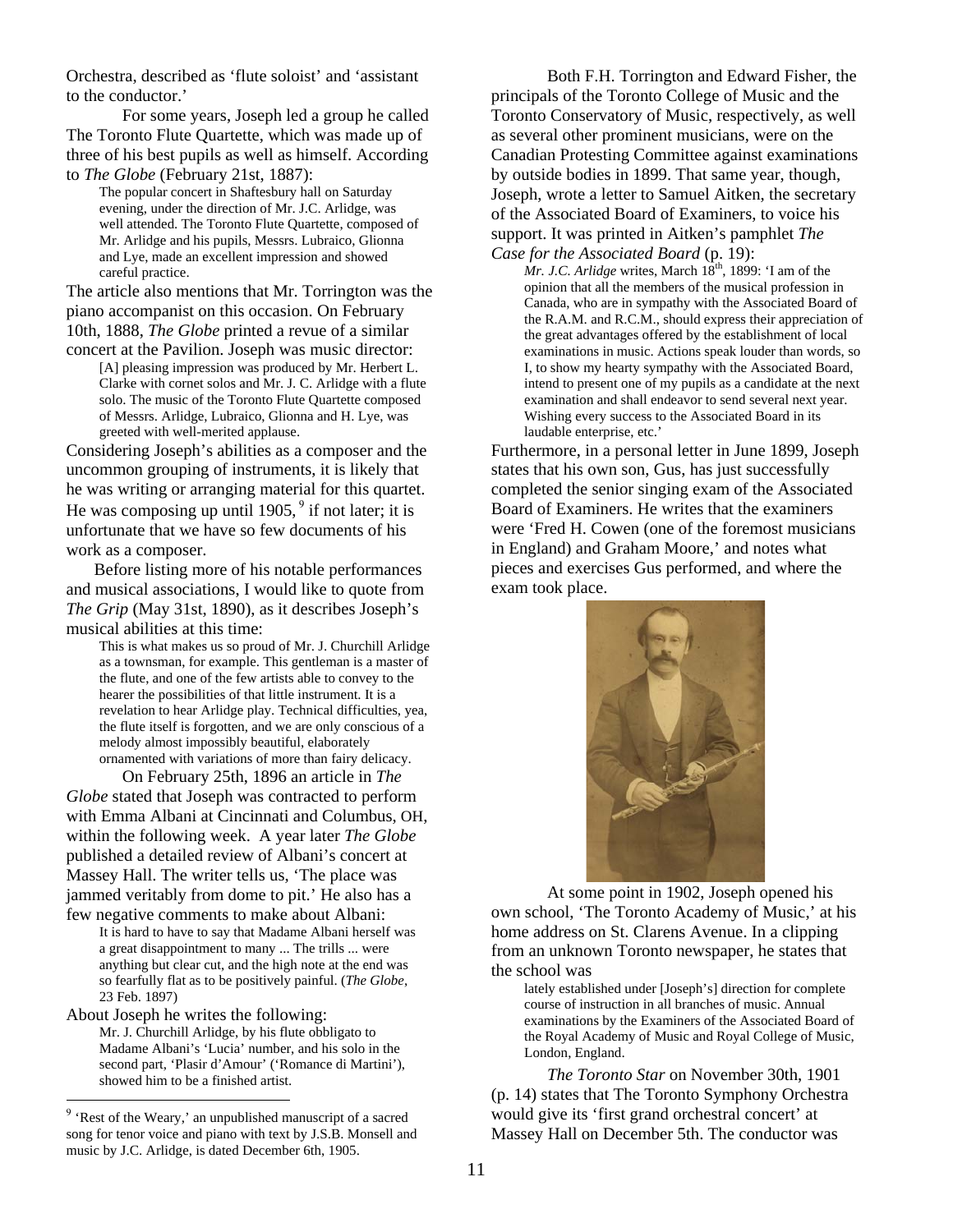Mr. James Dickinson. In describing the soloists, it notes that 'J. Churchill Arlidge, flautist, is without a peer in America.'

And for an Independent Order of Foresters

event at Massey Hall on Sunday, June 18th, 1903, The music was under the direction of Bro. J. Churchill Arlidge, High Organist, of the High Court of Central Ontario, while the Sherwood Forest Male Quartette, consisting of Bros. William Moore, J. Augustine Arlidge, E. R. Bowles and Theo. B. Arlidge gave very fine renderings of 'When the Weary Seek Rest,' and the 'Glory Song.' (*The Globe*, 14 June 1903: p. 12)

The other Arlidges mentioned here were Joseph's two oldest sons. During the period from 1885 to 1898, six more children were born to Joseph and Olivia. One of these died in 1893 and two more died in an Isolation Hospital in 1901. From the total of fourteen children born to Joseph and his wife Olivia, only seven would survive him.

 Several of the children went on to establish professional careers in music. Gus was a tenor soloist, as well as choirmaster, at several Toronto churches before moving to Calgary in 1917. There, he continued in these capacities at Knox Church, St. Andrews Presbyterian, and others. Theophils, a bass vocalist, performed in Toronto numerous times and was listed as 'Music Instructor' in city directories. Henrietta taught piano and was the organist at St. Alban the Martyr in Acton, Ontario for many years. Theresa was a piano and voice teacher throughout her career, as well as being a soprano soloist at All Saints Church. Her students included the children of Eddy Black (of camera store fame) and members of the Mirvish family.

Joseph's last child, born in 1898, was Victor Conybeare Arlidge, my grandfather. Victor, only 15 when his father died, was a student of Albert Ham and was tenor soloist, as well as musical director, at St. John's Church, West Toronto. He was a member of the Tudor Singers, a select choir of 10 voices that was directed by Healey Willan. He sang for the Toronto Mendelssohn Choir, the Merrymakers (at Sunnyside) and was a member of the Arts and Letters Club. He also taught singing at the Toronto Conservatory of Music, during the 1920s.

 The events listed so far certainly do not create a comprehensive picture of the scope of Joseph's performance career in any way – only some of the published highlights. In 1903, Joseph had a promotional booklet printed in which several reviews of his concerts, mainly as a solo artist, are included. Although no dates are given, we see that the performances took place in Rochester, Hamilton, Columbus, Montreal, Petrolia, Lindsay, Brampton, and Peterborough. The reviewer from Lindsay writes in the *Canada Post* about his performance:

Mr. J. Churchill Arlidge took the audience by storm with his magnificent flute playing. He is a finished performer and of ability very seldom reached. His tone is sweet, clear and powerful, while attitude and technique are faultless.

Throughout his life Joseph was a member of several benevolent fraternities and organizations. He was a high-ranking member of the St. Andrews Masonic Lodge. A large lithograph still exists which portrays a congregation of Masons – King Edward is front and center, and Joseph is just behind him and to his left. This is probably from the period 1875-85, while he was in England. Joseph was also a lifetime member of the Saint George's Society. He was a member of the Guild of Organists and, as noted in the review above, he was also a high-ranking member (High Organist) of the Court Sherwood Forest, Independent Order of Foresters.

In the spring of 1907, a Grand Jury was struck in Toronto, to examine the state of many public institutions and services, including the local asylum, prison and the suburban railway. It also examined the most common crimes before the courts and made recommendations. Joseph was one of the fourteen members of that jury.

In order to facilitate teaching and encourage students to practice, Joseph published a small booklet in 1907 titled, 'The Arlidge Practice Record for Students of Music.' This is a booklet of blank forms for any music student to record practice assignments and work completed, with a two-page preface by the author. [Apart from the copy in my possession, there is one other in the British Library.]

Joseph also appears to have been closely involved with the Toronto YMCA for some time. In 1888, he was conductor of a youth orchestra there, and in 1894 was music director at a YMCA event. This was not the first time Joseph had applied his talents to helping others. I have a letter addressed to Joseph from 'Customs Orphanage,' a home for children of deceased officers in London, dated November 24th, 1866. It reads:

Sir, I am directed by the President and committee of the Customs Orphanage to thank you for your services at the Concert given on Wednesday last in behalf of the fund of that Institution, also to state that they highly appreciate your kindness on that occasion. The result of the Concert far exceeds their expectations and the large profit obtained will be a great benefit to the orphanage.

On January 22nd, 1913, Joseph Churchill Arlidge died at his home after several weeks' illness. His burial record states the cause of his death as 'Hepatic Tumour' (cancer of the liver). Detailed obituaries were published in several Toronto newspapers the next day, including *Toronto World*, *The Globe*, *The Evening Telegram,* and *The Toronto Star*.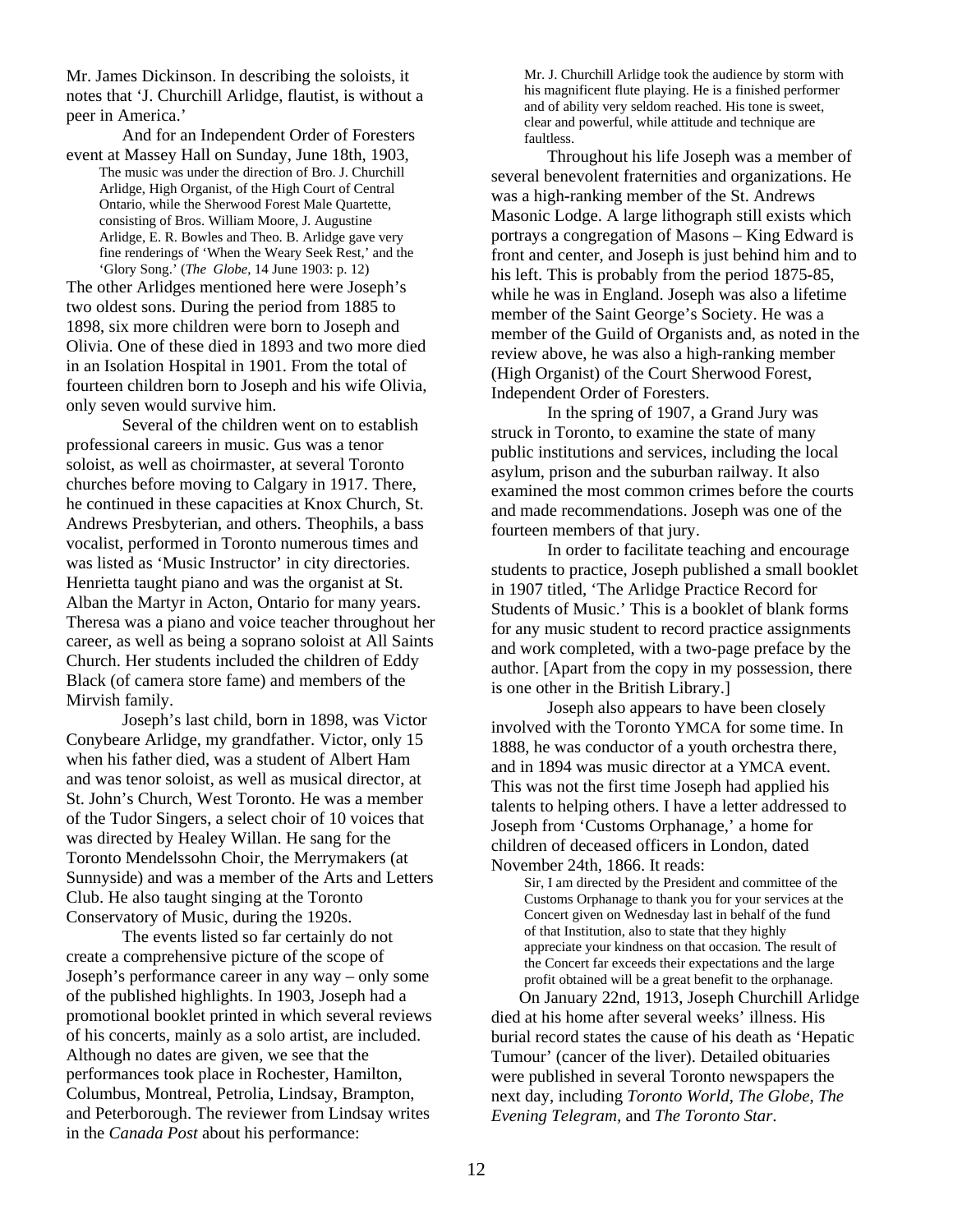

# In February 1913, the following eulogy was published in the *Canadian Music Trades Journal*. Prominent Musician Deceased

In the death of Professor J.C. Arlidge, Toronto loses a musician of rare skill, and whose passing away removes an important member of that rank of musician, whose supreme object in life is to elevate mankind, both by means of his talent, and by personal life and influence. Professor Arlidge was a flautist, pianist and organist and a composer, and at the time of his death was organist of the Anglican Church of St. John the Evangelist. He had made important tours with famous musicians, including Madame Albani. He had played before crowned heads in Europe, including the late Queen Victoria, with whose son, the late King Edward, he was personally acquainted. Professor Arlidge came first to Canada in 1873, but soon returned to England, again coming to Canada in 1884 and settling in Toronto. He is survived by a widow, four sons and three daughters, several of whom are musicians.

From the time of this eulogy until the present day, very little has been published about Joseph or his accomplishments. In 1932, *The Etude Music Magazine* began a series of thumbnail pictures and brief biographies called 'The Etude Historical Musical Portrait Series: The World's Best-Known Musicians.' Joseph was included in a supplementary group, ca. 1940; the notice stated that he 'appeared with Calve, Lilli Lehman, Sembrich and others.' Emma Calve and Marcella Sembrich had both been members of the Metropolitan Opera Company during the 1899 season. That year began with a lengthy tour that included Toronto and Montreal. In 1960, Helmut Kallmann in *A History of Music in Canada 1534- 1914*, noted 'Of the many other pioneer musicians in Toronto we can mention ... the flautist J. Churchill

Arlidge' (p. 147, n.25). This brief mention was one of the things that inspired me to begin investigating Joseph's career.

In 1997, I donated to the Royal Ontario Museum a costume that Joseph had worn at the Crystal Palace performance, along with a photograph of Joseph and other supporting information. In February 2004, I donated three of his compositions, as well as a poster of him and a copy of the same photo, to the Music Division of the National Library in Ottawa. An entry on Joseph is currently being prepared, based on my research, for inclusion in *The Encyclopedia of Music in Canada*. As a result of these donations and articles, and with this present publication, I am confident that Mr. J. Churchill Arlidge will begin to take his rightful place in Canadian music history.

#### *Published Sources*

- Adam, G. Mercer. *Toronto, Old and New.* Toronto: The Mail Printing Co., 1891.
- Aitken, Samuel. *The Case for the Associated Board.* Toronto: 1899.
- The Canadian Protesting Committee. *An Account of the Canadian Protest against the Introduction into Canada of Musical Examinations by Outside Musical Examining Bodies.* Toronto, 1899.
- Godfrey, H.H. *Musical Toronto*, 2nd edn. Toronto, 1898-99.
- ---. *Musical Toronto*, Souvenir edn. Toronto, 1907.
- Jones, Gaynor G. *The Fisher Years: The Toronto Conservatory of Music*, *1886-1913.* Toronto: Institute for Canadian Music, 1989.
- Kallmann, Helmut. *A History of Music in Canada 1534-1914.* Toronto: University of Toronto Press, 1960.
- McCoy, Guy. *Portraits of the World's Best-Known Musicians*. Philadelphia: Theodore Presser Co., 1946.
- *Photographs of Well-Known Flute Players*, 2nd edn. London: Rudall Carte, 1938.
- Toronto Conservatory of Music. *Yearbooks.* Toronto, 1887 on. Toronto College of Music. *Yearbooks.* Toronto, 1888 on.
- *Canadian Music Trades Journal.* Toronto: Fullerton Publishing Co., 1900-32.
- *The Canadian Musician.* Toronto: Whaley, Royce & Co., 1889- 1906.
- *Collection of Historic Concert Programs.* Toronto Reference Library
- *The Etude Music Magazine.* Philadelphia, Theodore Presser Co. 1883-1957
- *The Grip.* Toronto: The Grip Engraving Co., 1873-94.
- *The Musical Journal*. Toronto: Timms, Moor,1887-8.
- Digitized versions of the following newspapers: *The Globe*, *The Toronto Star*, *The New York Times*, *The London Times*.

*Bob Arlidge is a musician who has lived and worked in Kingston, Ontario since relocating there eight years ago. A graduate of York University (Fine Arts - Music) and University of Toronto (Education) he would welcome any new or related information about this topic. He can be contacted by email at arlidgebob@hotmail.com.*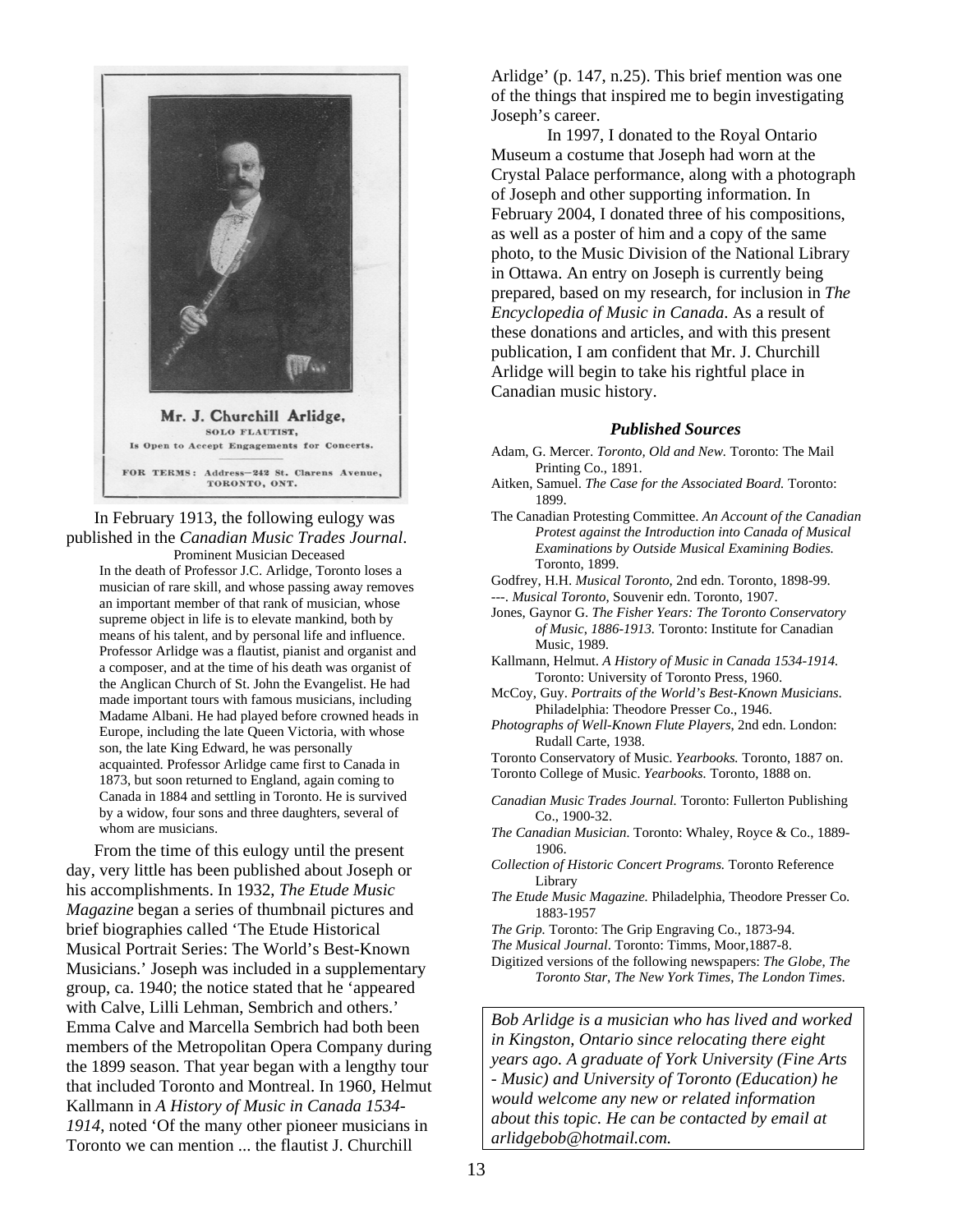Gail Dixon. *The Music of Harry Freedman*. Toronto: University of Toronto Press, 2004. vii + 190 pp., ill, music. ISBN 0-8020-8964-X. \$45.00 (cloth).

Gail Dixon's *The Music of Harry Freedman* provides short but in-depth analyses of sections taken from over 50 pieces. The book spans the years chronologically from 1947 to 1997. Different aspects of various pieces have been chosen for close examination, either because the chosen works best capture Freedman's style at a given point in time, or because they serve as links in his stylistic evolution. The compositions might also be remarkably unusual or else widely acknowledged as important in his oeuvre.

Dixon's analysis focuses foremost on pitch material and Freedman's various applications of twelve-tone technique. Depending on the piece, she also discusses parameters such as orchestration and texture, formal structure, the use of jazz language and techniques, rhythm, and text setting. Her analysis is clear and well-illustrated by appropriate and numerous musical examples (there are nearly 100 in the book).

Dixon was obviously aware that reading through a series of fifty-plus short analyses could be quite dry, and has sought to overcome this in several ways. She has divided her analyses into five chapters representing the five stylistic epochs she has determined to be evident in Freedman's music. Throughout the book, she often points out recurring elements in Freedman's music, such as the use of literal musical quotation and the presence of the 'blues' third and seventh, to cite but two among a dozen or so such recurrent features. Dixon creates further coherence by inserting cross-references to elements of previously discussed pieces. She also uses 'hooks' that intrigue the reader by mentioning interesting developments to come, and in chapter six she produces a very effective comparison of two major works from different stylistic periods, *Scenario* (1970) and *Celebration* (1977). Her writing style is precise yet fluid, and she has a great command of descriptive language.

This book is nonetheless a slow and dense read. There is only a small amount of necessary biographical information, and little or no contextual information. As such, it is really more of an anthology of analyses than the kind of book even an educated music reader would read cover to cover. It assumes access to Freedman's scores (there is constant reference to sections of scores not included in the book) and familiarity with twelvetone technique. It would be ideal as an overview for someone about to embark on more detailed analysis of one or more of Freedman's pieces, or for someone

looking to compare in detail Freedman's music and stylistic evolution with that of another composer.

Dixon has made a herculean effort here to address the lack of research on the music of a prominent and prolific 20th-century Canadian composer, and she has obviously invested a huge amount of time and energy in the project. However the book is, as mentioned above, primarily a study of Freedman's music, and only secondarily a biography. As such, I believe that a traditional book format does a disservice to the actual content. As there is very little biographical information, and a huge amount of theoretical analysis, this work would perhaps achieve a wider readership if it were reformatted into an anthology of analyses of Freedman's work. If it were re-structured to include subheadings and a slightly longer analysis for each piece, all of the biographical information could be given in a chapter in the beginning. Perhaps contextual information could be included at the end (though much more extensive than what is currently in the book). This would also make the book more user-friendly for undergrad university students, and encourage more casual perusal.

Another option would be to remove about half the analytical content and replace it with more biographical and contextual information. The content of Dixon's book as it presently stands is in severe need of comparisons with Freedman's peers, both nationally and internationally. There is frequent mention of influences such as the visual arts, jazz, and aboriginal culture, but almost no mention of what surely must have been his biggest influence – the music of other composers. Information about Freedman's social and historical context would also deepen our understanding of his music. In addition, an accompanying CD of either excerpts or entire examples of Freedman's music would be invaluable.

These suggestions are not meant to undermine Dixon's heroic effort. She has completed the difficult task of laying the groundwork for the detailed study and analysis of a prolific composer's music. I share her hope that many others will be inspired to continue this study and deepen our understanding of Freedman's music and its relevance to Canadian culture.

*Stephanie Moore* 

*Stephanie Moore graduated from the University of Toronto in 2004 with a B.Mus in composition. She is currently working for Musicworks magazine.*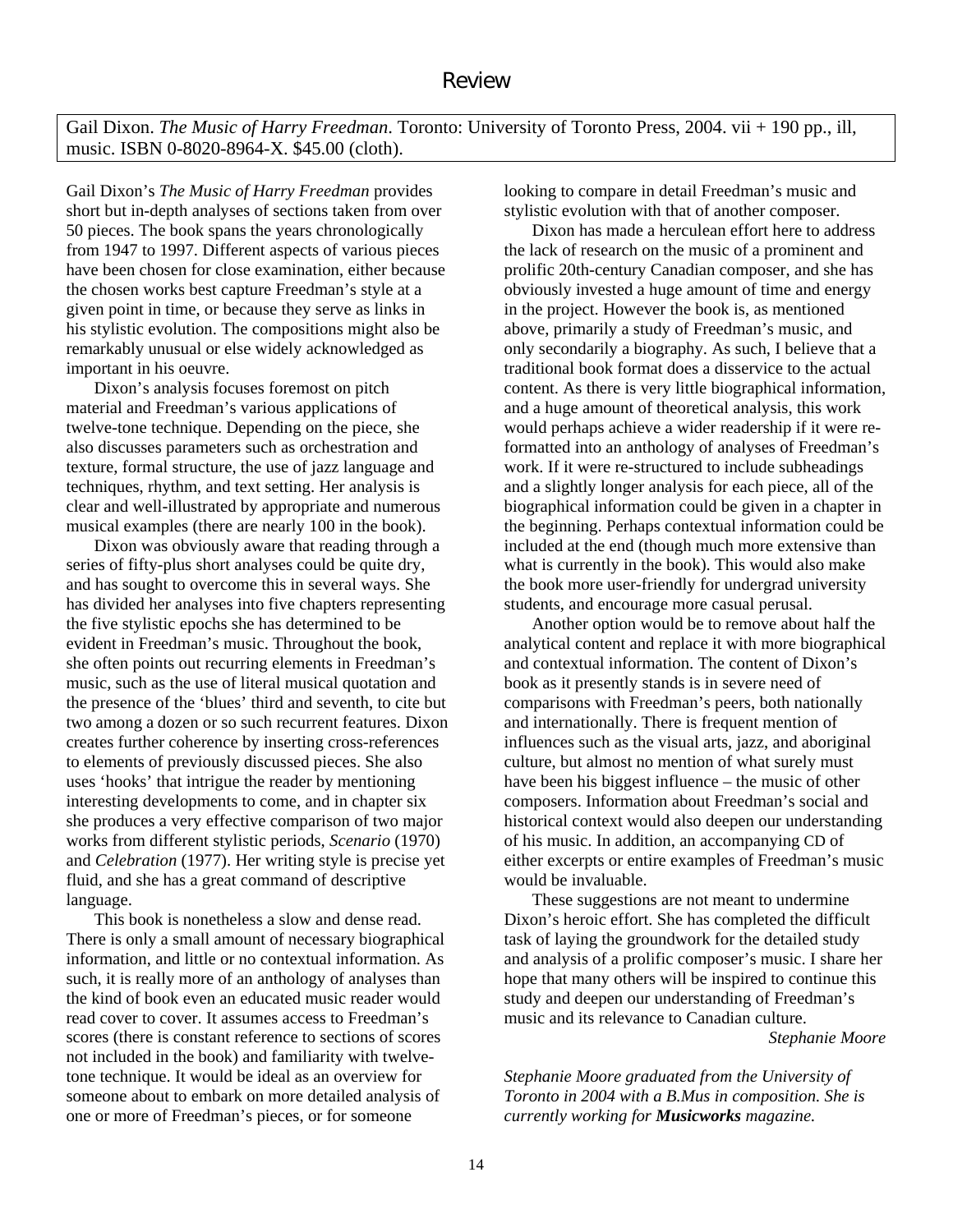#### **Geoffrey (Barss) Payzant**

(b Halifax, NS 7 Mar 1926; d Toronto 31 Aug 2004)

Geoffrey Payzant, author, professor of aesthetics, organist, was a doer and innovator. He was the editor of the *Canadian Music Journal* for all 24 issues, 1956-62. It was Payzant's initiative; he persuaded the Canadian Music Council to sponsor it, and found writers from across Canada to write for it. The *CMJ* established a new benchmark for musical journals in this country; his own contributions included a spirited critique of the Canadian competition-festival movement.

 Appointed to the department of philosophy in the University of Toronto, he assumed extra responsibilities as first registrar of Innis College, between 1964 and 1967. The new college, with its own curriculum specialties, started out with a handful of students in makeshift quarters. Payzant is remembered for the energy and passion he devoted to its first years, disregarding how it diverted him from scholarly work.

 His original study *Glenn Gould, Music and Mind* (1978) was the first serious account of Gould's aesthetics (Payzant always insisted it was not a biography) – indeed the first in a flood of publications about Gould, biographical and analytical, serious and non-serious. The book was considered by more than two dozen publishers before it was accepted, and his own department was at first reluctant to concede that a study of a living artist – a living *Canadian* artist – could be regarded as genuine philosophical research. A quartercentury later the work is still in print, and has been translated into at least five languages.

 Payzant regarded Eduard Hanslick as the most significant writer on music of the 19th century, and as the founder of the discipline of aesthetics. His research into, and his many translations from, Hanslick's prolific writings became an obsession of his later career. In English-language references to Hanslick's best-known essay, "On the Musically Beautiful," the Payzant translation has become standard.

Students in the U of T's faculty of music always spoke enthusiastically about his Aesthetics of Music undergraduate course. Among his several original projects in musical perception and acoustics, an outstanding example was his meticulous restoration of the historic Richard Coates barrel organ in the Sharon Temple in the early 1980s.

I first met Geoffrey through his work on the *CMJ*. We became close friends; it wasn't just that we shared an interest in music, and in writing about music, but we were raising young families in Toronto in a turbulent period. He and I commiserated in the 1960s on the vicissitudes of fatherhood, as later, in the 1980s, we compared hearing aids. When writing his Gould manuscript, he asked me to read some sections of it, and in early 2004 I asked him to read a draft of something I had been working on. In May, though very ill, he sent several e-mails with his observations, and they were, as always, precise and helpful. I miss him greatly.

Payzant is survived by his wife, the painter Mary Lou Payzant, and by his sons Stephen in Toronto and John in Saskatoon and his daughter Binnie in Halifax; John and Binnie are both professional musicians. A memorial tribute was held at Innis College in Toronto on 23 October 2004. *John Beckwith.* 

#### **Raymond Dudley**

(b Bowmanville, ON 20 Jun 1931; d Columbia, SC 16 Dec 2004) Ray Dudley, pianist and teacher, was among the most successful and active Canadian performers of his generation. He studied in Toronto under Alberto Guerrero, and was the University of Toronto Faculty of Music's Eaton Graduating Award winner in 1952. The following year he won a medal in the International Geneva Competition. For his London début (Wigmore Hall) in 1953 he received the Harriet Cohen Commonwealth Award. He then became contracted to Columbia Artists management in the USA. A New York début (Town Hall) led to an engagement with the New York Philharmonic in Carnegie Hall in 1957, and in 1962 he was the first solo pianist to perform with that orchestra in its new home, Philharmonic Hall (later Avery Fisher Hall).

While still a student, he performed Liszt's Second Concerto with the Toronto Symphony under Sir Ernest MacMillan. Toronto audiences heard him in later years with Susskind, Neel, Feldbrill, and Ancerl in Mozart's Concerto in A (K.414), the Third and Fifth Beethoven Concertos, Rachmaninov's Second, and the Concerto in F of Gershwin, and his solo recitals included memorable presentations of the 12 Études of Debussy and Ravel's *Gaspard de la nuit*.

Dudley personified what is meant by the term 'concert pianist.' In his early career he was almost constantly on tour. In 1953-4, his first season with Columbia Artists, he played 66 concerts, and after that between 40 and 60 annually for several years, peaking in 1956-7 with 94 concerts. He reminisced in early 2004 that in a fifty-year career he had given 'more than 2,000 concerts,' travelling not only to 48 of the 50 States but to a dozen or more European countries, and in later years to South America (Chile, Colombia) and the Far East (India, China, Japan). As he matter-of-factly wrote: 'I believe I gave more concerts than any other Guerrero student, incl[uding] Glenn [Gould].' He appeared with famous orchestras, and commanded a large concerto repertoire, but preferred solo concerts: repeating the same program for successive audiences, which many touring artists find gruelling, was what he liked best. He said that he played better the more he played for people; he liked to play and he liked people.

Ilona Deckers, with whom he studied intermittently in the mid-1960s in Milan, persuaded him to investigate the fortepiano, and Dudley soon became known as a specialist in the music of Josef Haydn. His cycle of all the Haydn sonatas in six concerts at London's Purcell Room in 1968 led to many subsequent all-Haydn programs. He recorded selected sonatas for Lyrichord and CBC Records, and the complete cycle for the house label of the University of South Carolina Music School. Delving further into early pianos, in 1991 he presented at the Interlochen Music Camp (at the instigation of another Guerrero alumnus, Laurence Morton) a concert of appropriate works on five different period instruments.

His hectic touring tapered somewhat after 1957, when the redoubtable Dean Wilfrid Bain of the School of Music at Indiana University enticed him to join that faculty. Later, he taught at the College-Conservatory of Music of the University of Cincinnati, 1964-78, and, from 1978, at USC.